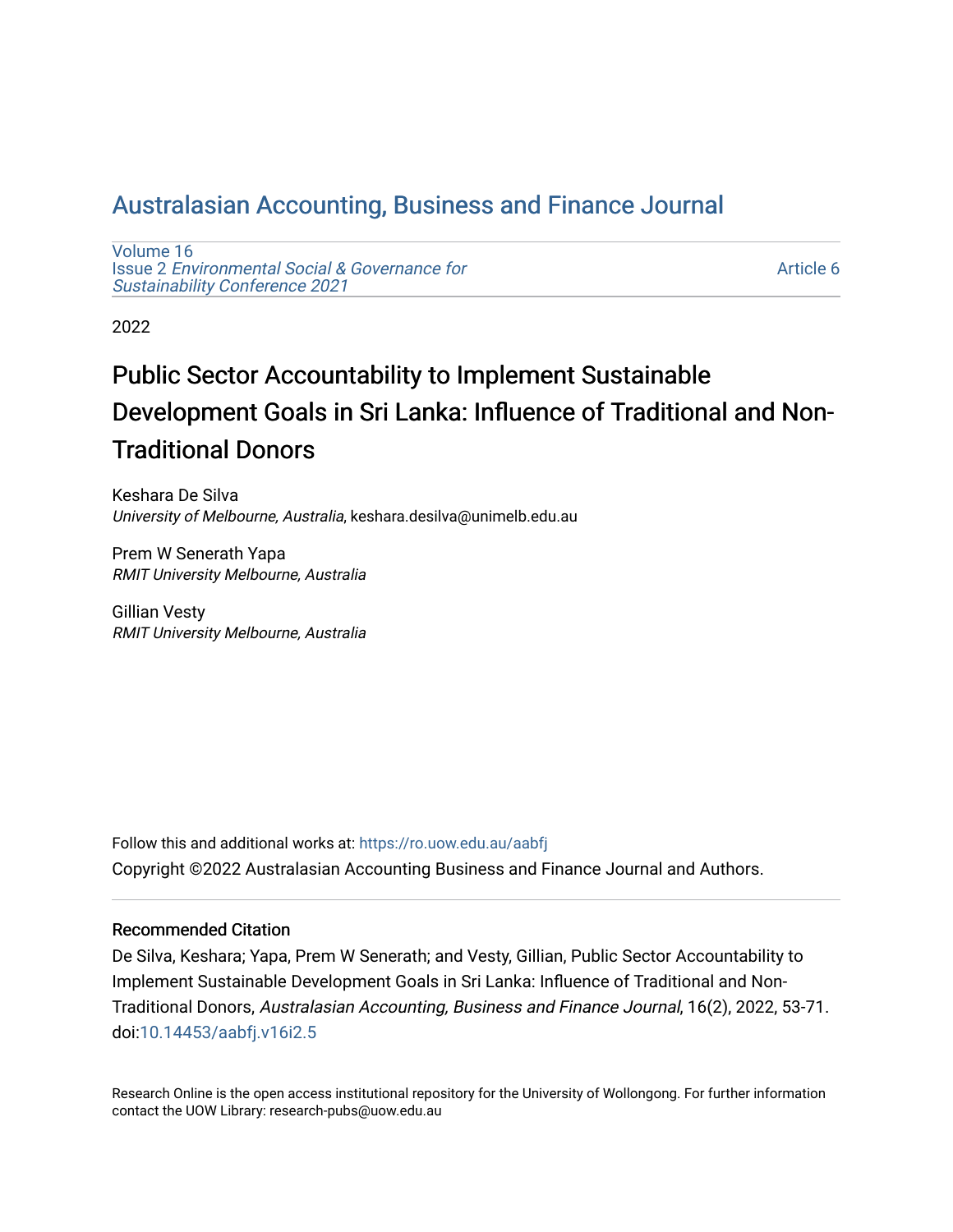# Public Sector Accountability to Implement Sustainable Development Goals in Sri Lanka: Influence of Traditional and Non-Traditional Donors

## **Abstract**

Implementation of Sustainable development Goals (SDGs) for better environmental sustainability in developing countries in Asia has taken centre stage in response to the major environmental and social degradation created through rapid economic development in the region. Further, lack of clarity in environmental accountability of traditional economic developmental activities and internationally funded infrastructure development projects has resulted in reduced water and air quality and imperilled biodiversity. SDG related research in developing country context is limited and the impact of the funding bodies on public sector governance and accountability is scarce. This paper aims to fill this gap by addressing environmental accountability of public sector entities in internationally funded development projects in Sri Lanka, as a fast-developing country in Asia. The results indicate that environmental degradation is a continuing issue in Sri Lanka despite the efforts of traditional donor agencies monitoring and implementing environmental sustainability guidelines and SDG principles in infrastructure projects. The drastic change in the donor landscape experienced in the country with the rise of non-traditional donors and the deficiencies in public sector governance and accountability structures pose a significant threat to attainment of SDGs, including environmental sustainability in Sri Lanka.

#### Keywords

Accountability, Environmental Sustainability, SDGs, non-Traditional Donors, Public Sector, Infrastructure Funding, Sri Lanka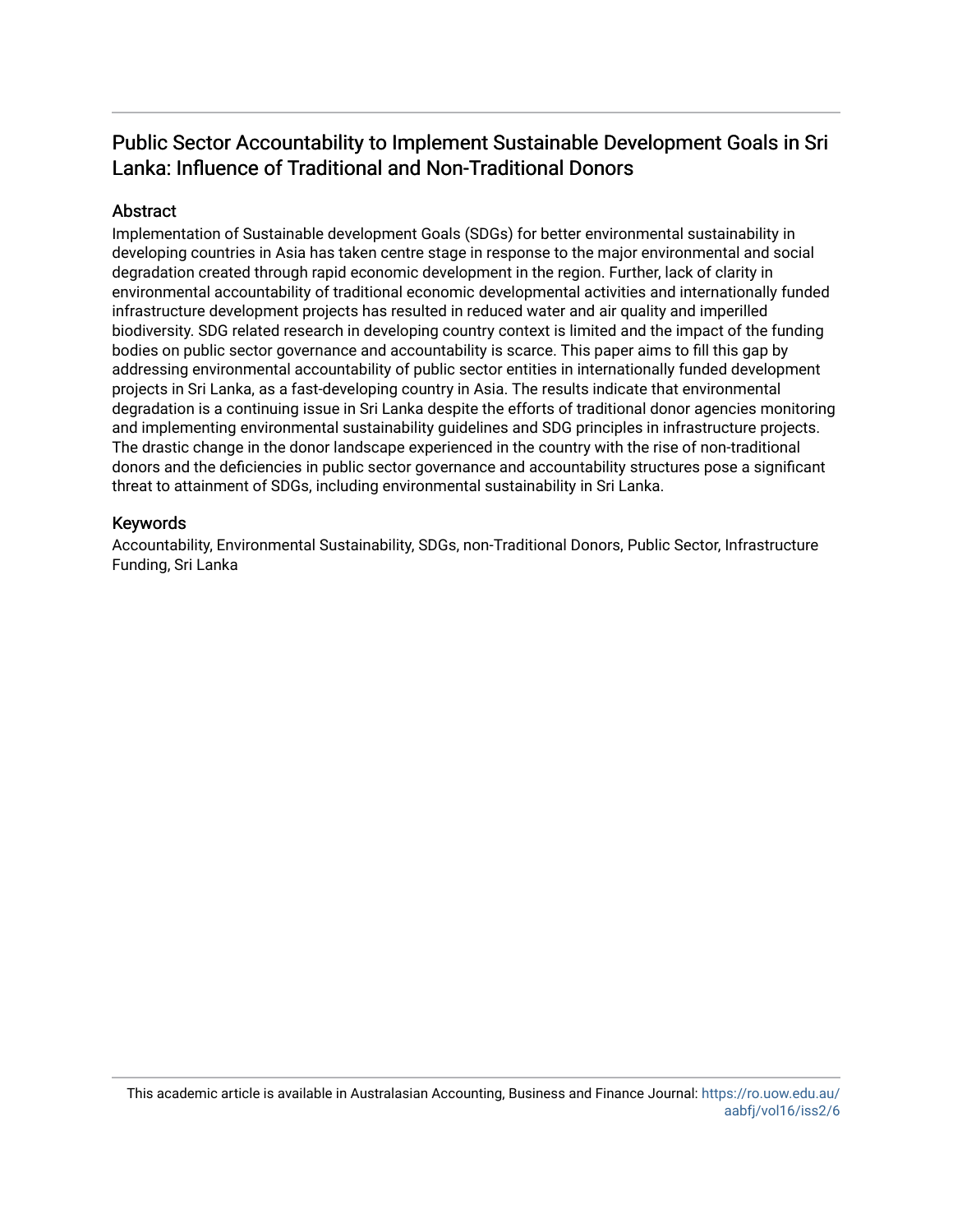

# **Public Sector Accountability to Implement Sustainable Development Goals in Sri Lanka: Influence of Traditional and Non-Traditional Donors**

**Keshara De Silva<sup>1</sup> , Prem W Senerath Yapa<sup>2</sup> & Gillian Vesty<sup>3</sup>**

#### **Abstract**

Implementation of Sustainable development Goals (SDGs) for better environmental sustainability in developing countries in Asia has taken centre stage in response to the major environmental and social degradation created through rapid economic development in the region. Further, lack of clarity in environmental accountability of traditional economic developmental activities and internationally funded infrastructure development projects has resulted in reduced water and air quality and imperilled biodiversity. SDG related research in developing country context is limited and the impact of the funding bodies on public sector governance and accountability is scarce. This paper aims to fill this gap by addressing environmental accountability of public sector entities in internationally funded development projects in Sri Lanka, as a fast-developing country in Asia. The results indicate that environmental degradation is a continuing issue in Sri Lanka despite the efforts of traditional donor agencies monitoring and implementing environmental sustainability guidelines and SDG principles in infrastructure projects. The drastic change in the donor landscape experienced in the country with the rise of non-traditional donors and the deficiencies in public sector governance and accountability structures pose a significant threat to attainment of SDGs, including environmental sustainability in Sri Lanka.

#### *JEL classification:* G30, M40, Q01

*Keywords:* Accountability, Environmental Sustainability, SDGs, non-Traditional Donors, Public Sector, Infrastructure Funding, Sri Lanka

<sup>1</sup> University of Melbourne, Australia, keshara.desilva@unimelb.edu.au.

<sup>2</sup> RMIT University Melbourne, Australia.

<sup>3</sup> RMIT University Melbourne, Australia.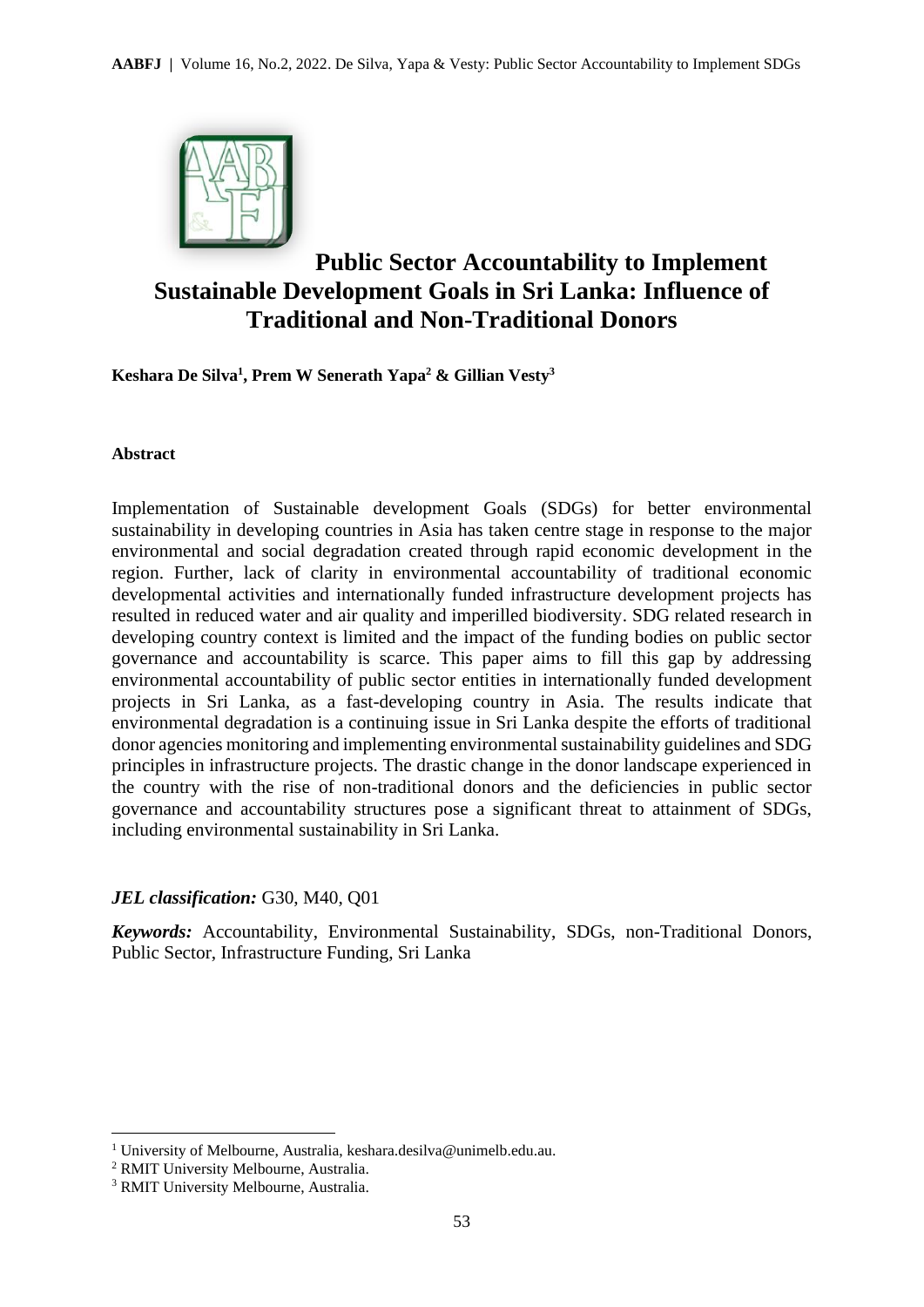#### **1.0 INTRODUCTION**

Given the intensity of the public sector involvement and its size in national economies, the public sector has a significant role to play in attaining environmental sustainability (Adams, Muir & Hoque 2014; Ball et al 2014) including SDGs (Abhayawansa et. al. 2021). Despite the awareness of the importance of the environmental sustainability, due to economic constrains developing countries (DCs) focus more on economic development (Wignaraja et al. 2020). OECD (2018) explains that public sector accountability is about setting clear goals and targets and taking responsibility to deliver them as planned or accepting potential sanctions for lack of compliance and commitment. This accountability concept needs to be applied to ensure public sector accountability for sustainable development (SD) in DCs. According to Briffett, Obbard & MacKee (2003), although the public sector has established policies and procedures for environmental sustainability including SDGs, countries in Asia such as Sri Lanka are facing challenges in implementing them due to limitations in public sector accountability mechanisms. In addition, accountability relationships have become increasingly complex in the Sri Lankan public sector with the involvement of multiple international stakeholders such as United Nations (UN) and international donor and funding agencies such as Asian Development (ADB), World Bank (WB) as traditional donors and China as an emerging donor (Wignaraja et al. 2020; De Silva 2021).

The UN SDGs Agenda 2030 outlines goals for a future sustainable world (Abhayawansa et. al. 2021) and the cooperation required, particularly in the low-income and middle-income regions (Rudolph 2017). Donors and funding agencies play a significant role in implementing SDGs (Huang & Pascual 2018). Responsible management and cooperation in development matters between donors and funding agencies (Rudolph 2017) is important if SDGs are to be meaningfully implemented (Huang & Pascual 2018; De Silva 2021; De Silva Lokuwaduge et al 2020). In line with Goal 8 (decent work and economic growth), infrastructure development needs in DCs can be supported while addressing environmental and social challenges through key requirements of Goal 11- Sustainable cities and communities, Goal 13 - Climate action, Goal 14 - Life below water and Goal 15 - Life on land (UN n.d.)

The SDGs built on earlier initiatives such as the Millennium Development Goals (MDGs) (OECD 2015; Rudolph 2017). From the lessons learned from the earlier ineffective implementation of MDGs, there is increasing pressure to ensure SDGs are achieved as DCs emerge through economic growth (Rudoph 2017; Bowen et al. 2017; Asadullah, Savoia & Sen 2020; Ocampo, Gómez-Arteaga 2016, De Silva 2021). SD is an essential component of DC aid initiatives (Lenssen & Van Wassenhove 2012) associated with traditional donors such as World Bank and Asian Development Bank, that puts pressure on the recipient country's government to ensure policies achieve SDG-related reforms in those countries (Rudoph 2017). Nontraditional donors such as China Export and Import Bank whose governments are not signatories to Development Assistance Committee (DAC) are not bound by best practices in SD (Besharati 2019; Hurley et al. 2019; Mulakala 2016). With a significant rise in nontraditional donor funded infrastructure development projects in DCs, environmental deterioration continues to be a major issue (Besharati 2019; Hurley et al. 2019; Clausen et al. 2011; Alshuwaikhat 2005). Abhayawansa et al (2021 pp 925) warns that, "failure to achieve the SDGs will destroy the fabric of society, carry grave risks for the Earth and its inhabitants and make enhancing economic value both meaningless and challenging"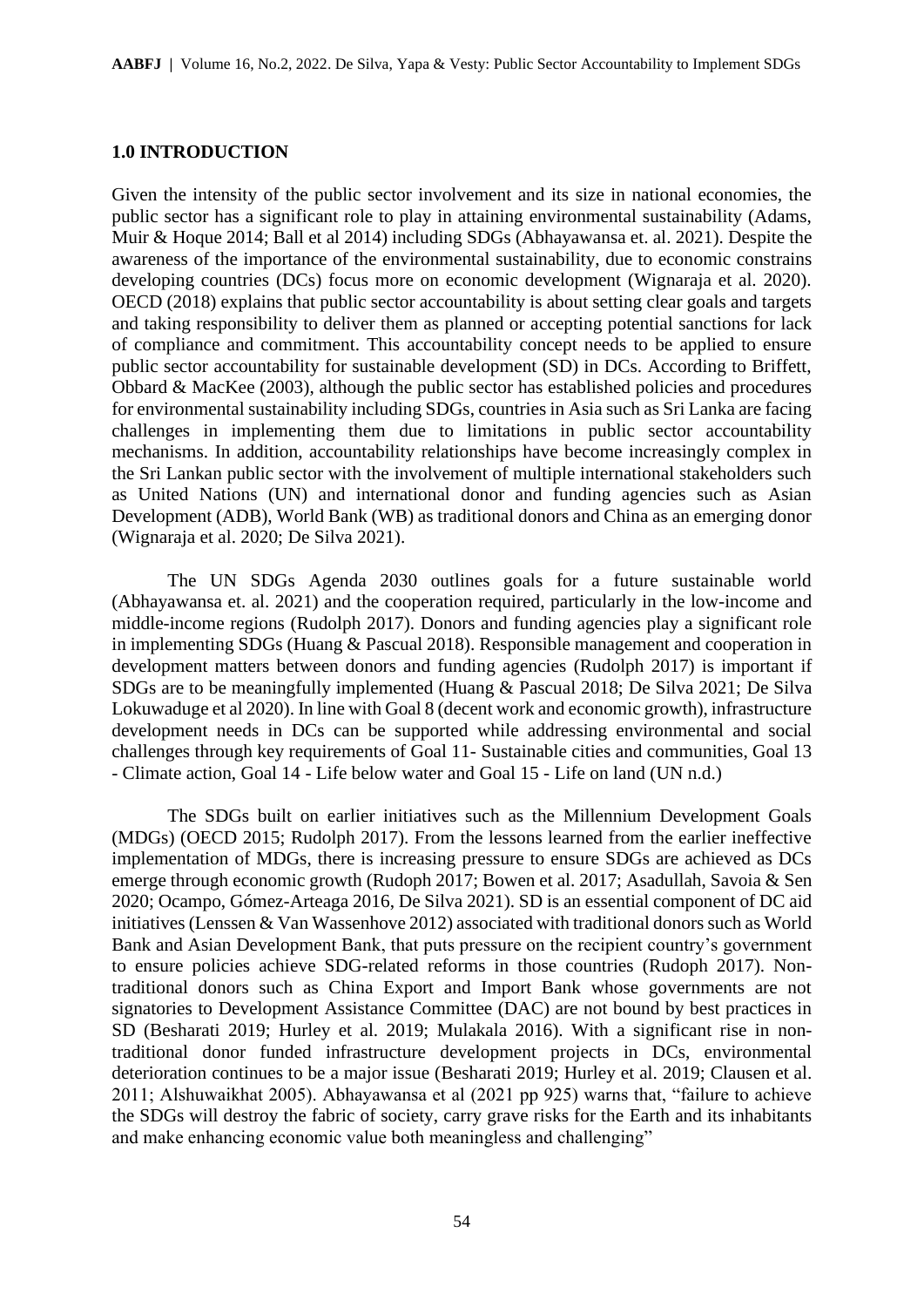The purpose of this paper is to examine the impact of the traditional and non-traditional donors on public sector accountability for environmental sustainability giving special reference to SDGs in international development projects in Sri Lanka during the last decade from 2009 to 2019. To explore the issue, the study predominantly focuses on political, legal and professional accountability typologies proposed in prominent public accountability frameworks (Romzek & Dubnick, 1987; Dubnick, 2005; Boven, 2010), that are useful in investigating achievement of SDGs. The major public sector projects selected for this case study are: First Highway project in Sri Lanka – Southern Transport Development Project (STDP); Colombo Port City Project (CPCP).

# **2.0 PUBLIC SECTOR ACCOUNTABILITY FOR SDGS IN THE DCS**

## **2.1. Environmental condition of DCs and increasing aid initiatives**

The extant literature discusses that (Deegan 2017; Alshuwaikhat, 2005; Saleh, 1996; Briffett et al., 2003; De Silva 2021), with expansion and development of cities and urbanisation during the last decade, polluting sources have increased dramatically while many communities still experience significantly poor living conditions (Deegan 2017). In some areas, there is little or no access to resources such as health, education, land, and infrastructure, which are necessary to transition into a better life (De Silva et al 2020; Deegan 2017). Many studies (Deegan 2017; Pachauri et al., 2014; Jones 2012; Alshuwaikhat 2005) argue that positive initiatives have taken place in the last two decades in relation to societies and environment but in reality, the negative impact on the environment is getting worse.

Sustainability initiatives remain a great challenge in DCs despite the significant rise in developmental aid flowing in, in the recent years (Ekanayake & Chatrna, 2010) which has heightened infrastructure development in the Asian region (Alshuwaikhat, 2005; Briffett et al., 2003; Saleh, 1996). DCs heavily rely on foreign aid and among the myriad of objectives attached to foreign aid, international development funding agencies have incorporated SDGs to donor agencies' strategies and aid initiatives (Lenssen & Van Wassenhove, 2012). International Donor agencies such as ADB and AusAid work in partnership with UN and link their operations to the UN 2030 SDG agenda (De Silva et al 2020, p 41).

DCs are reforming their public sector to become more efficient and to be competitive (Brinkerhoff & Brinkerhoff, 2015), in some cases as a matter of choice but others as a matter of necessity (Haque, 2013; De Silva et al., 2020). This is considered critical to the World Bank's mission of poverty alleviation and the achievement of SDGs in 2030. Therefore, exploring the contribution of the public sector accountability mechanisms and initiatives of public sector agencies in this context adds significant value to the SDG agenda.

Implementing accountability is more complex in the international development context with the growing number of stakeholders actively engaging in development co-operation (De Silva et al., 2020). Nevertheless, in the words of Ban Ki-moon, the former Secretary-General of the UN, an inclusive, robust yet flexible accountability framework is needed (OECD, 2015) to achieve SDGs.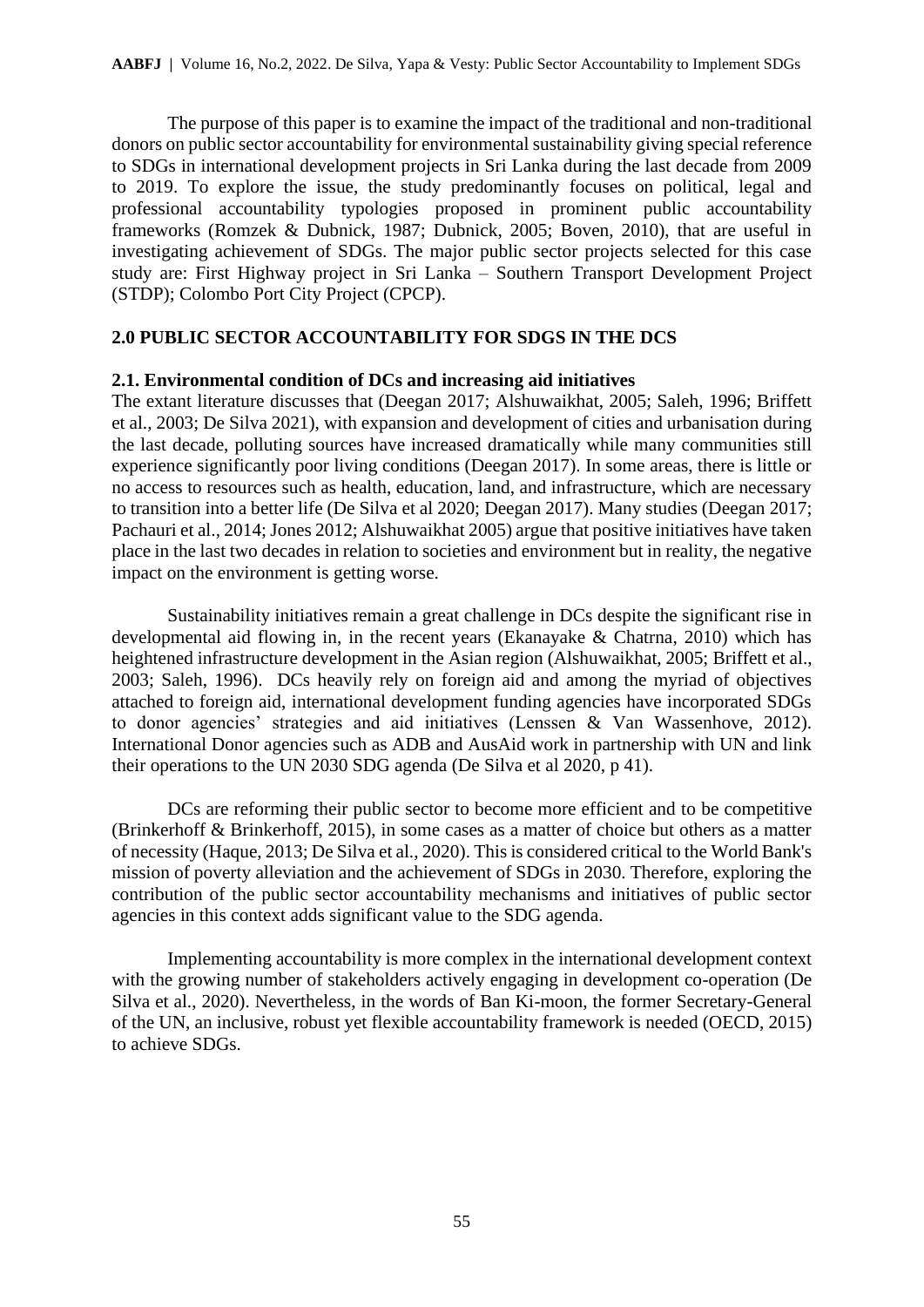#### **2.2. Public Sector Environmental Accountability Relationship**

According to Abhaywansa et al (2021), identifying environmental accountability relationships would be a steppingstone to understanding public sector accountability for environmental sustainability. Understanding power and accountability relationships within organisations can explain how organisations manage their environmental pressures and adopt new systems and processes in response to external influences and pressures (Pfeffer & Salancik, 2003; Davis & Cobb, 2010; De Silva et al., 2020). Davis & Cobb (2010) explain that it is important to analyse "sources and consequences of power in inter-organisational relations: where power and dependence come from and how those that run organisations use their power and manage their dependence" (pp. 24). This determines the dependent organisation's own survival and autonomy, while maintaining the stable relations with external agencies according to the concept of external control analysis (Lokuwaduge & Godage 2020).

A widely used definition of accountability focuses on the underlying power relationships. Boven (2010) defines accountability as "a social relationship in which an actor feels an obligation to explain and to justify his or her conduct to some significant other [forum]" (p.184). *Actor-Forum* relationships narrowly explain accountability as social interactions that can be studied empirically (Bovens 2006; Mulgan 2003). De Silva et. al (2020, p.44) cited "accountability includes the impact of individuals, corporations and government's decisions and actions on people and the planet which extends the responsibility to the whole planet", including the environment and not just the humankind (Hassan & Kouhy, 2015). Therefore, accountability in the context of sustainability means that the actors should take responsibility for the economic, environmental and social impacts resulting from their actions and decisions and be able to give account to the relevant stakeholders or forums at various levels.

Of the number of accountability typologies available in the literature, the three main types of accountability that are most relevant for the international development context of Sri Lanka are political, legal and professional accountability (Romzek & Dubnick, 1987; Dubnick, 2005; Boven, 2010).

Political accountability is central to public administration. Political accountability can be explained with a chain of *actor-forum* relationships (Strøm, 2000). In parliamentary democracies, voters elect their representatives who in turn delegate most of their authorities to a cabinet of ministers. Ministerial power is further delegated to other government authorities and civil servants (Boven, 2010). Constituencies could include elected officials, agency heads etc; despite who they represent, elected officials need to be responsive to the public and policy priorities (Romzek & Dubnick, 1987).

Legal accountability is based on a relationship between the controlling party and the public agency. Legal *forums* such as the judiciary system have high control to impose legal sanctions while the public agency is the 'executor' (Romzek & Dubnick, 1987). Legal accountability is of increasing importance as there is greater trust placed in the legal system and courts than in parliament (Boven, 2010; De Silva et al., 2020). Legal accountability will usually be based on specific responsibilities, formally or legally conferred upon authorities. Therefore, according to Boven (2010) legal accountability is the most unambiguous type of accountability. The *forums* in this case can extend beyond the judiciary system to partners in contractual agreement such as international donor agencies and the *actors* will be recipients of the funds.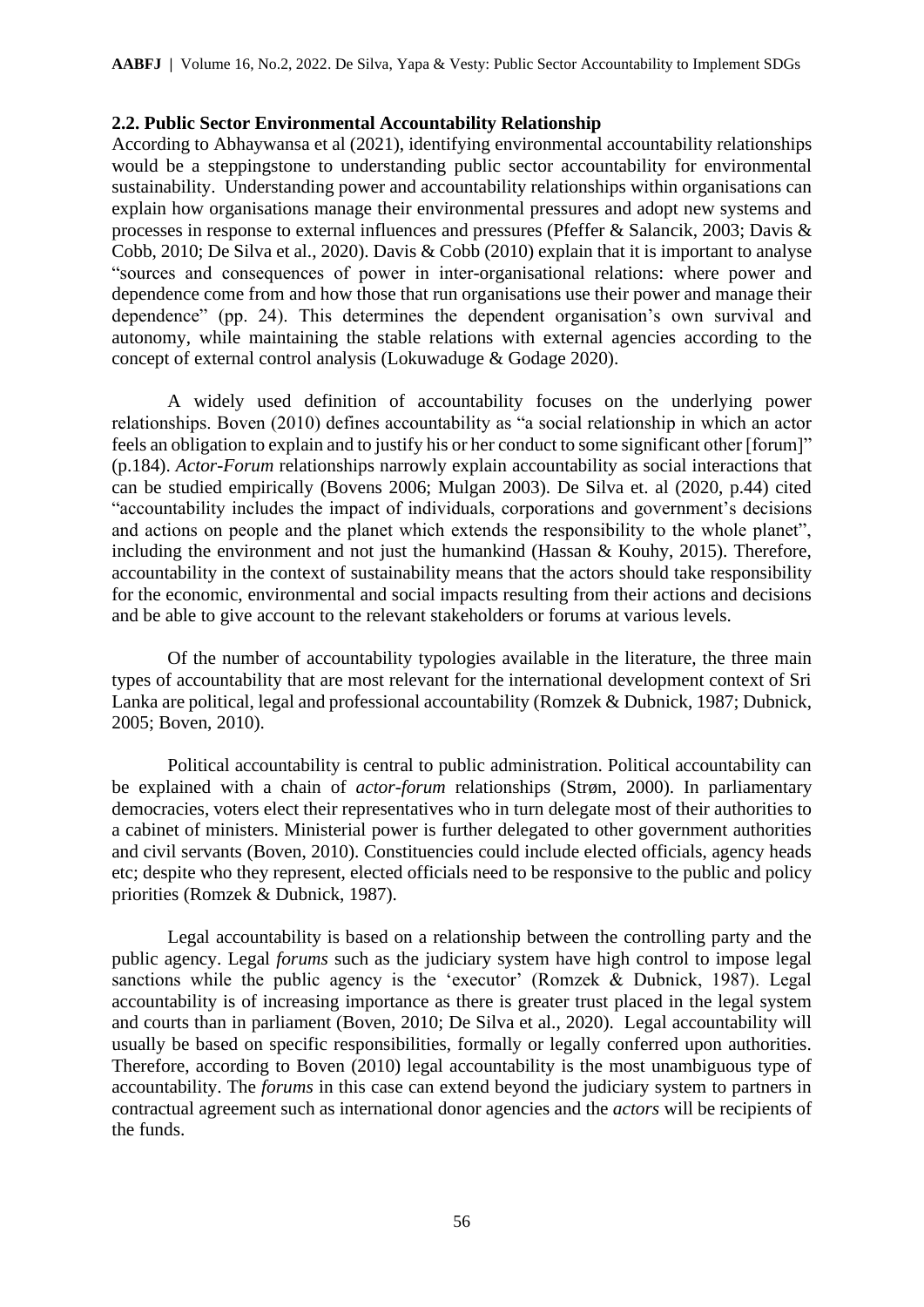Professional accountability refers to employees being accountable for their actions, if they don't, they may be reprimanded etc., (Romzek & Dubnick, 1987; Schillemans, 2008). These employees might be trained as engineers, accountants, auditors or any other professional with a strong association with professional bodies or tribunals where their practices and standards are monitored and enforced by the professional bodies (Boven, 2010**).** In the public sector international development context, the professional *actors* would be all employees who are working as project directors, general managers, managers and general staff in a professional capacity and *forums* would be professional bodies or governing bodies.

#### **2.3. Impact of Foreign Aid on Public Sector Accountability for Sustainability**

Extant literature explains (Swedlund 2017; Alshuwaikhat 2005; Radelet 2006, De Silva 2021), recipient governments discharge varying levels of accountability depending on the account holder and associated consequences which influence the level of responsiveness to SD, including environmental sustainability (Kramarz & Park 2016) . It is found that while DCs are benefiting from funding, there has been only minimal effort reported by DCs to satisfy donor agency requirements, despite initial commitments to international policies (Swedlund 2017; Alshuwaikhat 2005; Radelet 2006). There are reports that borrowing country governments have limited understanding of SD requirements and minimum compliance to government legislations and donor conditions with the intention of securing funding (Burton 2012; Alshuwaikhat 2005; Li 2017) and not particularly to meet long-term sustainability goals Due to the asymmetric donor-recipient relationship, recipient governments are often willing to compromise and accept conditions in order to secure funding although it could be harmful in many ways (Burton 2012; O'Neil 2019). This further supports the argument that DC governments accept conditions with the intention of maximising revenue and not to be accountable for SD and the environment (Girod & Tobin 2016; Abayawansa 2021). Nonetheless, some DCs show high levels of accountability to international sustainability guidelines and conditions, indicating aid effectiveness to some extent, (Winters 2010).

It is argued that policies and conditions underpinned by donor agency agreements, formalised in the "Official Development Assistance" (ODA) agreements are not sufficient to achieve SDGs or strengthen the accountability of developmental partners when infrastructure is being built (Mahn 2017). Without increased attention and clear focus on SDGs, environmental degradation will continue to get worse in the future (Loomis & Dziedzic 2018). DAC donors are required to be signatories to DAC guidelines that outline best practice for development aid programs. They provide guidance on natural resources management and managing the environmental impacts of development projects, etc. (OECD 2015; Besharati 2019; Mulakala 2016). However, problems have arisen with the emergence of non-DAC donors like China whose government is not bound by such guidelines. This has resulted in unsustainable practices in international development projects (Besharati 2019; Hurley et al. 2019; Mulakala 2016; Ogbuoji & Yamey 2019; de Renzio & Seifert 2014). Thus, emerging donors such as China [through its Belt and Road Initiative] does not follow Development Assistance Committee Official Development Assistance (DAC ODA) requirements and so even minimal adherence to SD is not part of their contractual obligations.

In 2013, China launched its ambitious Belt and Road Initiative (BRI) which involves developing large-scale trade and commerce between and within strategic regions of the world. This plan involves around 64 countries (Ascensão et al. 2018; Teo et al. 2019) and Sri Lanka has benefitted from this initiative to a great extent. Despite the benefits attached to infrastructure development in the country to boost the economy and trade, economic development is damaging the environment and biodiversity, which is inevitable when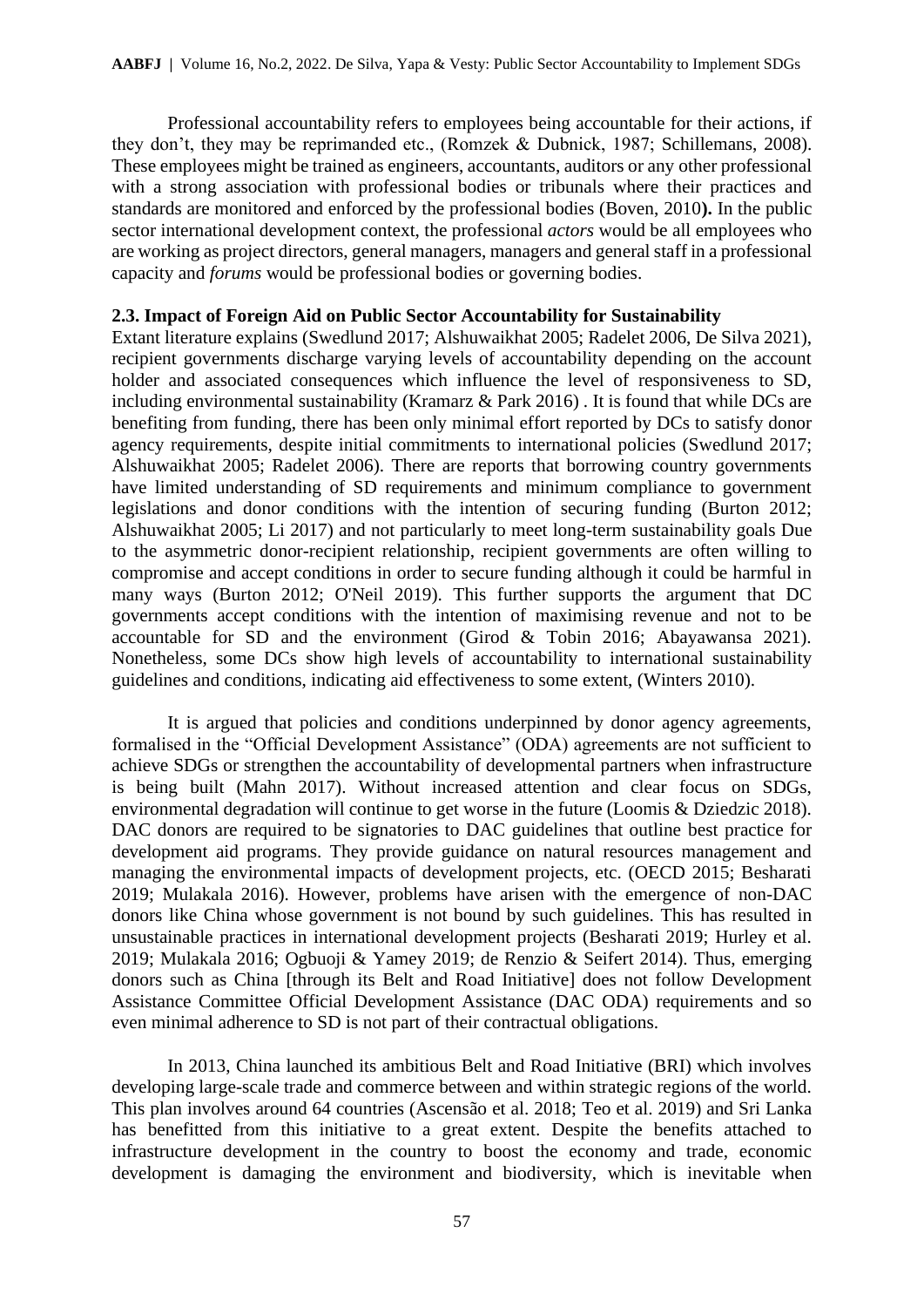infrastructure building is unchecked. Although some improvements in raising environmental standards have been reported (Wignaraja et al. 2020), protecting the environment and natural resources is not yet a priority of the BRI (Ascensão et al. 2018; Teo et al. 2019).

#### **2.4 Environmental Accountability in Sri Lanka: International Development Projects**

Sri Lanka is highly dependent on international donors and funding agencies for its economic and social development projects. According to De Silva et al (2020), the key reasons for this dependence is the end of the three decade long civil war in 2009 and political conflicts over the years (Hopper et al., 2009; Lokuwaduge & Godage, 2020). As a percentage of GDP, foreign aid amounted to 31.6% in 2010 and it has increased to 42.6% in 2019 (Ministry of Finance 2019). Given the high dependency on international resources, historically, traditional international donor and funding agencies such as WB and ADB attempted to address environmental sustainability issues by incorporating environmental sustainability as funding conditions in DCs (Dijkstra 2015; Fukuda-Parr 2012).

According to the extant literature (Yapa and Ukwatte, 2015; De Silva et al 2020) Sri Lankan authorities' concern for the environmental sustainability has a long history and was a frontrunner in the region with the introduction of Geological Survey and Mines Bureau Forest Ordinance No. 16 in 1907, Land Development Ordinance No. 19 in1935 etc (SACEP 2002). One of the main legislations introduced in the country during the last three decades is the National Environment Act (NEA) in 1980 which established the Central Environment Authority (CEA) and the Environmental Council, setting the accountability system and mechanisms. NEA stipulates tools to regulate the environment, Environment Protection Licensing (EPL) Scheme and Environmental Impact Assessment (EIA). EPL needs to be renewed every three years, renewal helps the authorities to generate some revenue while regulating the environmental protection measures used by potential environmentally sensitive industries and projects (CEA, 2015). EIA is a "written analysis of the predicted environmental consequences of a proposed project…during the planning, design, decision-making, and implementation stages of that action" (Arts & Morrison-Saunders, 2012 p.1).

Depending on the significance of the anticipated impacts, there are two types of reports submitted for approval – Initial Environmental Examination (IEE) and the EIA. Under the Gazette Notification No.859/14, CEA has published the type of project that would require EIA and IEE and the list of Project Approving Agencies (PAA) - the various government bodies that would approve proposed projects depending on the level of impact and the nature of the projects (CEA 2015). The EIA practices and procedures of every PAA ensure that high-quality environmental information is available to concerned public officials, as well as other interest groups and the general public before the government makes any significant resource commitment that has an impact on the environment. It is expected that a PAA integrate EIA requirements with other planning and environmental review procedures required by law or by agency practice, so that all such procedures run concurrently rather than consequently (SACEP, 2002 p. 140). Project Proponents (PP) may use consultants to prepare EIAs and make it available in the national languages. . According to the NEA, public is allowed to submit queries about the proposed projects and the EIA within 30 days. PAA and CEA would review the comments received and make the final decision on whether a project may be approved or not (CEA 2015).

In the year 1989 a Cabinet ministry was created as the Ministry of Environment and Forestry (MEF) to deal with the environmental issues and policy-making. According to SACEP (2002) inter-ministerial coordinating committees chaired by the secretary to the ministry are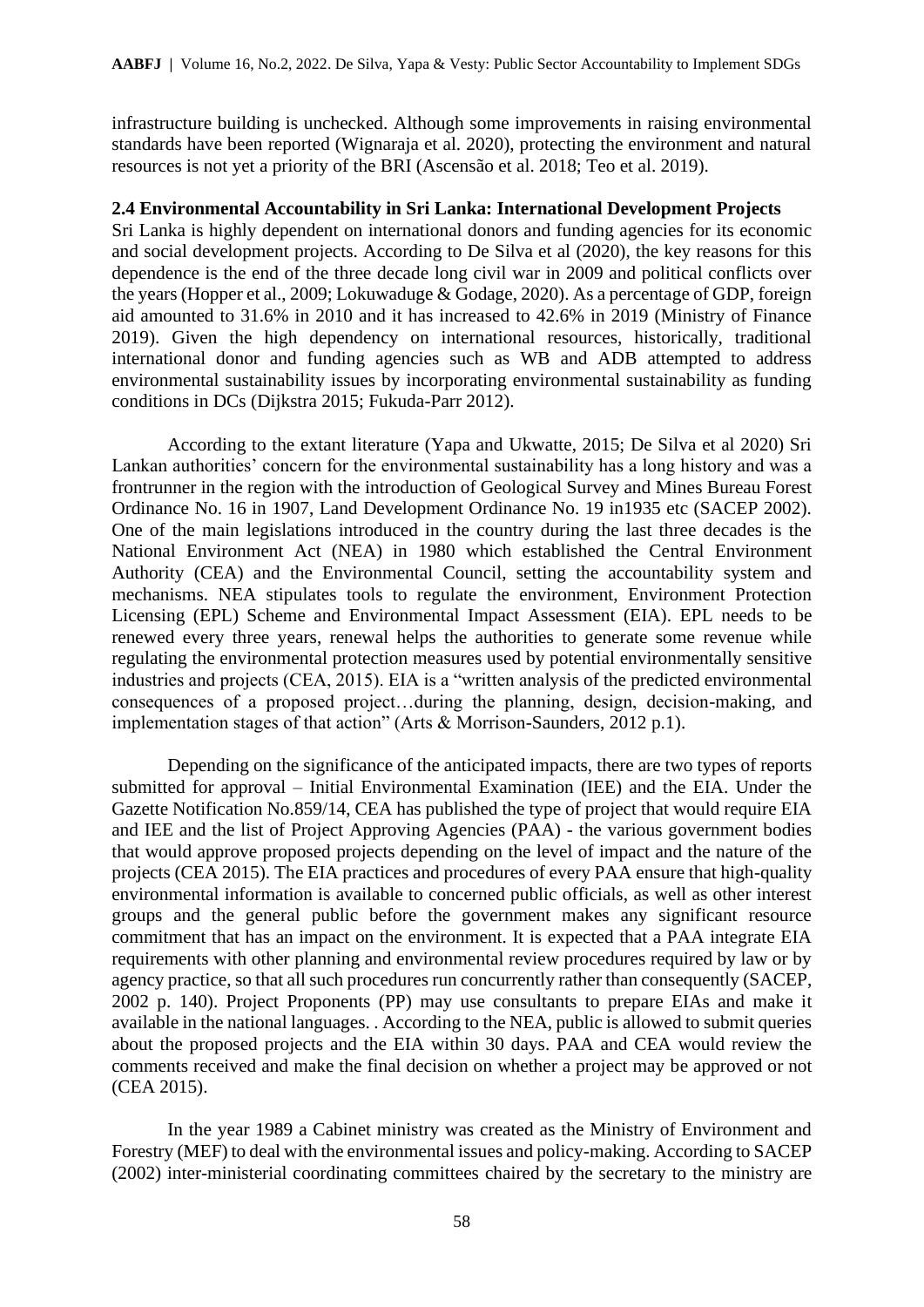setup for various purposes depending on the requirements from time to time and these committees coordinate the environmental policy activities while the CEA acts as the implementing agency for the policies of the ministry of environment. CEA has a wide range of powers including coordinating all regulatory activities relating to the discharge of wastes and pollutants, ensuring local authorities and international development projects are promoting the environmental compliance requirements for the sensible use and conservation of land and other resources when they carry out their development and business activities (SACEP 2002, CEA 2015).

## **3.0 RESEARCH DESIGN**

This study utilises a qualitative research approach (Hennink et al., 2010). Two major international development projects in Sri Lanka funded by traditional and non-traditional donors were selected for this study. STDP was selected as it was the first major highway project in Sri Lanka which was significantly funded by ADB and Japan International Cooperation Agency (JICA) as traditional donors with a long-standing history of development cooperation with Sri Lanka. The CPCP was selected as the next case study as it is the largest foreign funded project in Sri Lanka's history. CPCP is funded solely by Export Import Bank of China (EIBC) – as a non-traditional funding agency, and it has been in the limelight for number of environmental sustainability concerns.

This study relies on the data collected using the documentary analysis. The documentary and secondary evidence include - archived documents, Hansard reports, as well as published information on websites of relevant ministries, newspapers, interest groups and international organisations (i.e. ADB, WB and UN) between 2001 and 2018. In order to understand the environmental sustainability policy improvements and changes in the public sector of Sri Lanka and to analyse the influence of international institutions, relevant documents from Ministry of Environment and the newly established Department for Sustainable Development documents were analysed. Documentary analysis grouped findings under the themes of (Creswell & Poth 2016), political, legal and professional accountability relationships and their actions or failure of actions in achieving SDG related outcomes i.e. EIA requirements for projects.

#### **4.0 FINDINGS ANALYSIS AND DISCUSSION**

With the growing number of stakeholders actively involved in the international development process, public sector accountability relationships have become extremely complex. This has in turn made it difficult to measure public sector accountability in the international developmental context of DCs like Sri Lanka, particularly in terms of environmental sustainability outcomes.

# **4.1 Political and Legal Accountability for SDGs**

This section explores the political and legal accountability held by individual and organisational respondents. The main priorities in DCs are economic growth and poverty reduction (SDG- 01). International developmental organisations such as WB, IMF, UN and ADB are promoting economic growth and poverty reduction through foreign aid programs (Elayah 2016; Brett, 2016; Brinkerhoff & Brinkerhoff, 2015) while safeguarding the environmental sustainability. MDG was developed to create a new global partnership of 191 UN member states to reduce extreme poverty by 2015 (Sachs 2012). Sri Lanka was one of the countries that signed the agreement.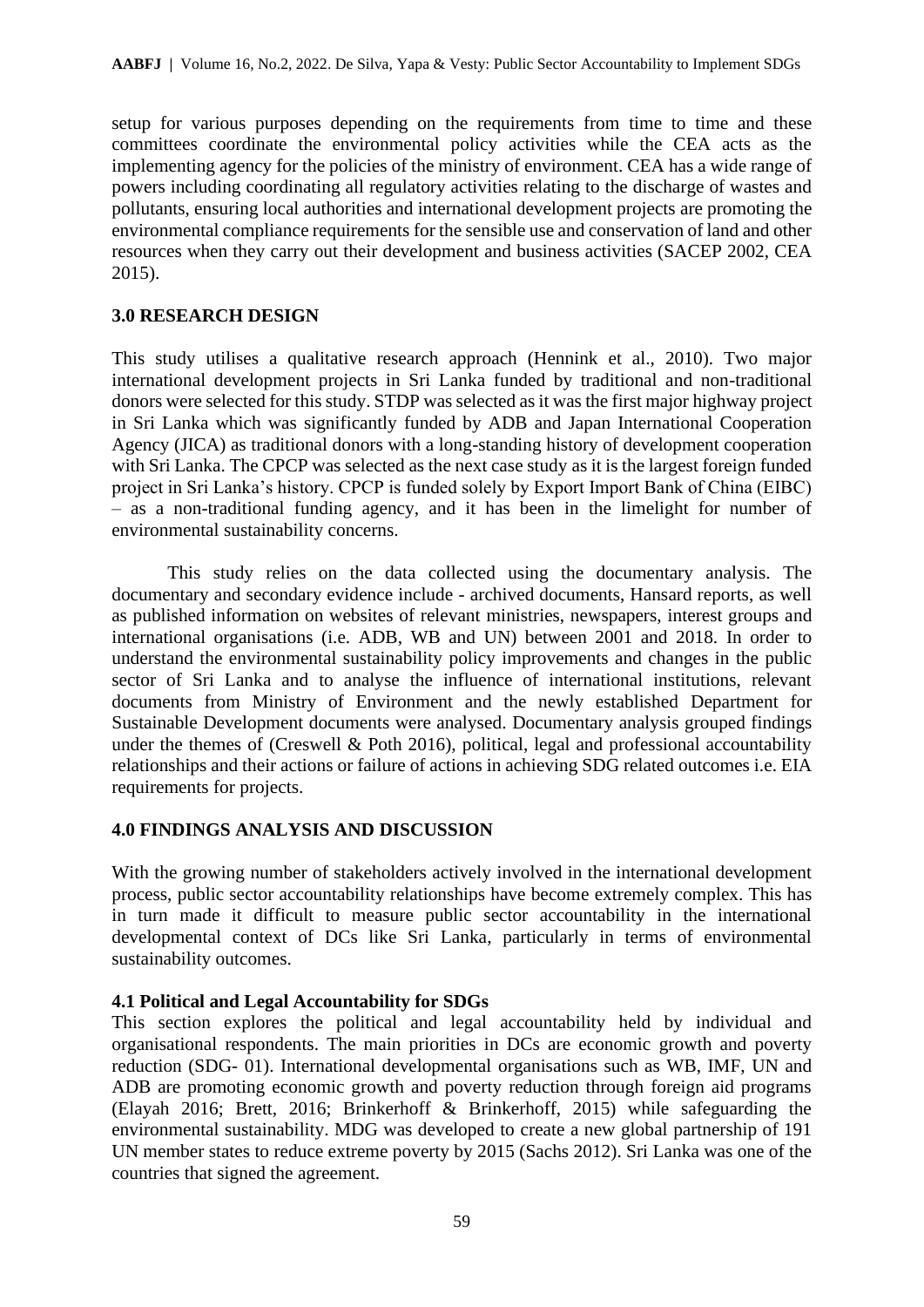According to Sri Lanka's parliamentary debate records;

*Sri Lanka's achievements are noteworthy. Sri Lanka was able to achieve the MDG targets of reducing poverty rates seven years before 2015 deadline (Hansard, Parliamentary Debates 29 Nov 2017).* 

Moreover, the government of Sri Lanka reports that in order to achieve the SDGs of 2030, the Parliament passed the Sustainable Development Act in October, 2017. The Act provides a legal framework for the National Strategy to be prepared to facilitate the achievement of SDGs. The annual report of Ministry of Sustainable Development, Wildlife and Regional Development (MSDWRD), 2018 states the following:

*all subject ministries, line agencies, and subnational entities are required to prepare 'Sustainable Development Strategies (SDS)' within their subjects' scope… • All public entities that prepared SDSs are expected to carry out the implementation of SDGs within their scope. They are required to fulfil the following obligations. • Submit progress reports on SDS within periods specified by the MSDWRD • Carry out environmental and social audits for new development projects to ensure environmental and social security • Include a statement as to the compliance of their activities with NPSSD in the Annual Reports* (*MSDWRD* 2018 p.37).

In addition, the Sri Lankan parliamentary debates on the concern of environmental protection have been identified as follows:

*We have shown serious commitment towards the environment and brought strict laws to control polythene and plastics. In recognition of our dedication to the environment, Sri Lanka has been chosen to lead the mangrove protection initiative of the Commonwealth Nations. Our programmes; Environmental Protection, … Sustainable Schools…have achieved over 90 per cent progress. We have prioritised managing waste, controlling environmental pollution, increasing environmental literacy and protection of the forest cover. The waste management system, though received with some criticism, is now a well-functioning system. (Hansard, Parliamentary Debates 8 May 2018).* 

This evidence indicates a strong commitment to conditions and agreements made between the Government of Sri Lanka, international donor agencies and other international bodies. Nevertheless, after opening the Southern Expressway (STDP) to the public in year 2011, several complications have been reported in the media on environmental degradation. Cooray (2017) reports as follows:

*The environmental degradation, associated with expressway building, including the forest cover destruction, fragmentation of wetlands, and interference with the fragile flood plains, etc., contributes to this worsening flood situation and other*  disasters like landslides that go hand in hand with floods. Even the Cabinet *spokesmen, in the immediate aftermath of the floods, claimed the bigger damage to life and property had resulted from landslides that came along with floods, rather than due to the floods per se.*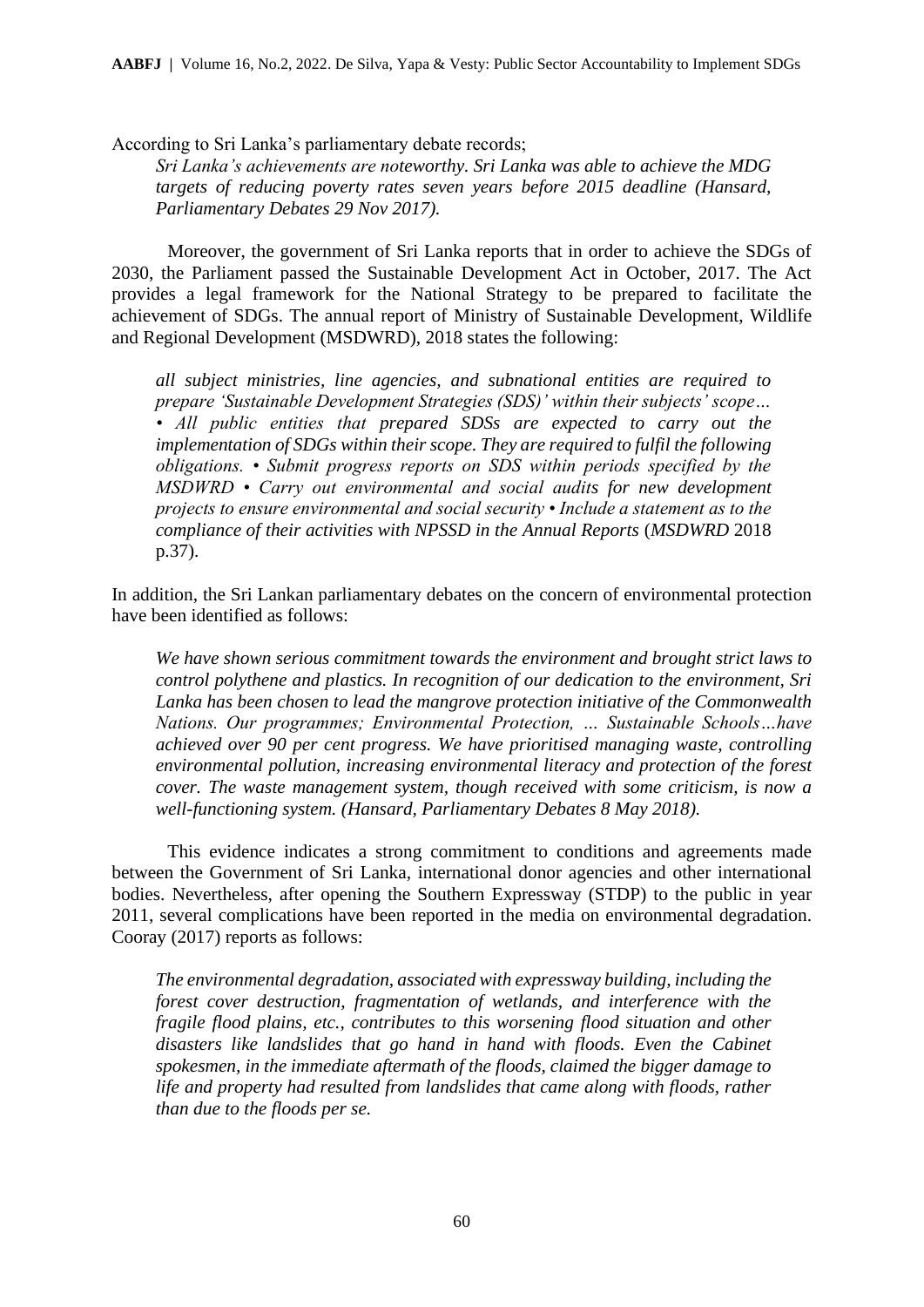Sri Lanka's history suggests that there is no lack of policies and procedures to ensure environmental sustainability in the country (SACEP 2002). However, evidence indicated that the policy implementation is slow and fragmented (Gunaratne & Alahakoon, 2016). Due to the resource dependency nature, recipient countries such as Sri Lanka agree to foreign aid conditions without fully understanding and agreeing to long-term objectives of foreign aid projects (Amarasinghe & Rebert, 2013; Briffett et al., 2003; Momtaz, 2002; Alshuwaik, 2005). It simply becomes a political decision without the involvement of the relevant areas of the government, and a clear perception of the international development objectives by government agencies. As indicated in the report by MSDWRD (2018):

*Even though there are several legislations to address the land degradation problem in Sri Lanka, these have failed to address the problem due to poor implementation. (*MSDWRD2018 p.63).

Momtaz (2002) reported on the general perception about the EIA process in the international developmental projects in some Asian countries, "EIAs are conducted only because they are required by the government legislation and donor agencies, not to ensure sustainability of projects or to develop better management plans. In many cases, EIA is seen by proponents as an impediment to the implementation of development projects. It is regarded as a tool to justify projects rather than using it as means to derive the best decision" (Momtaz 2002 p. 176). Similarly, Hapuarachchi, Hughey & Rennie (2015 p.436) who explored the effectiveness of EIA in Sri Lanka adds that EIA consultants tend to "downplay the scale of projects to bypass an in-depth environmental and public scrutiny"

Similarly, UNEP SACEP country report on National Environmental Legislation and Institutions in Sri Lanka concluded that;

*Despite the enactment of strong legislation, the enforcement and compliance have been devastatingly weak. This can be attributed to inadequate awareness and education amongst the stakeholders; multiplicity of institutions …* (SACEP UNEP 2002 p. 64).

Although, legal accountability between the Government of Sri Lanka (GoSL) and international institutions and donor agencies may seem strong with high level of adoption of international good governance practices and policies, the effectiveness of these policies in the long-term are not as significant. Aid and concessionary loan recipient countries like Sri Lanka are interested in foreign aid due to their financial and economic interests. Therefore, some of the benefits are short-lived or are only at a superficial level. This is associated with recipient government's lack of ownership of policies and incoherence between donor's objectives and recipient countries' objectives of foreign aid (Brett, 2016; Brinkerhoff & Brinkerhoff, 2015).

To ensure continuous flow of financial assistance, GoSL pressures the public sector agencies involved in the developmental projects to meet the minimum project conditions to avoid legal sanctions enforced by the international donors and concessional funding agencies (Briffett et al., 2003; Momtaz, 2002; Alshuwaik, 2005).

During STDP, Sri Lanka was found to be non-compliant on social and environmental sustainability, Compliance Review Panel of ADB requested that ADB;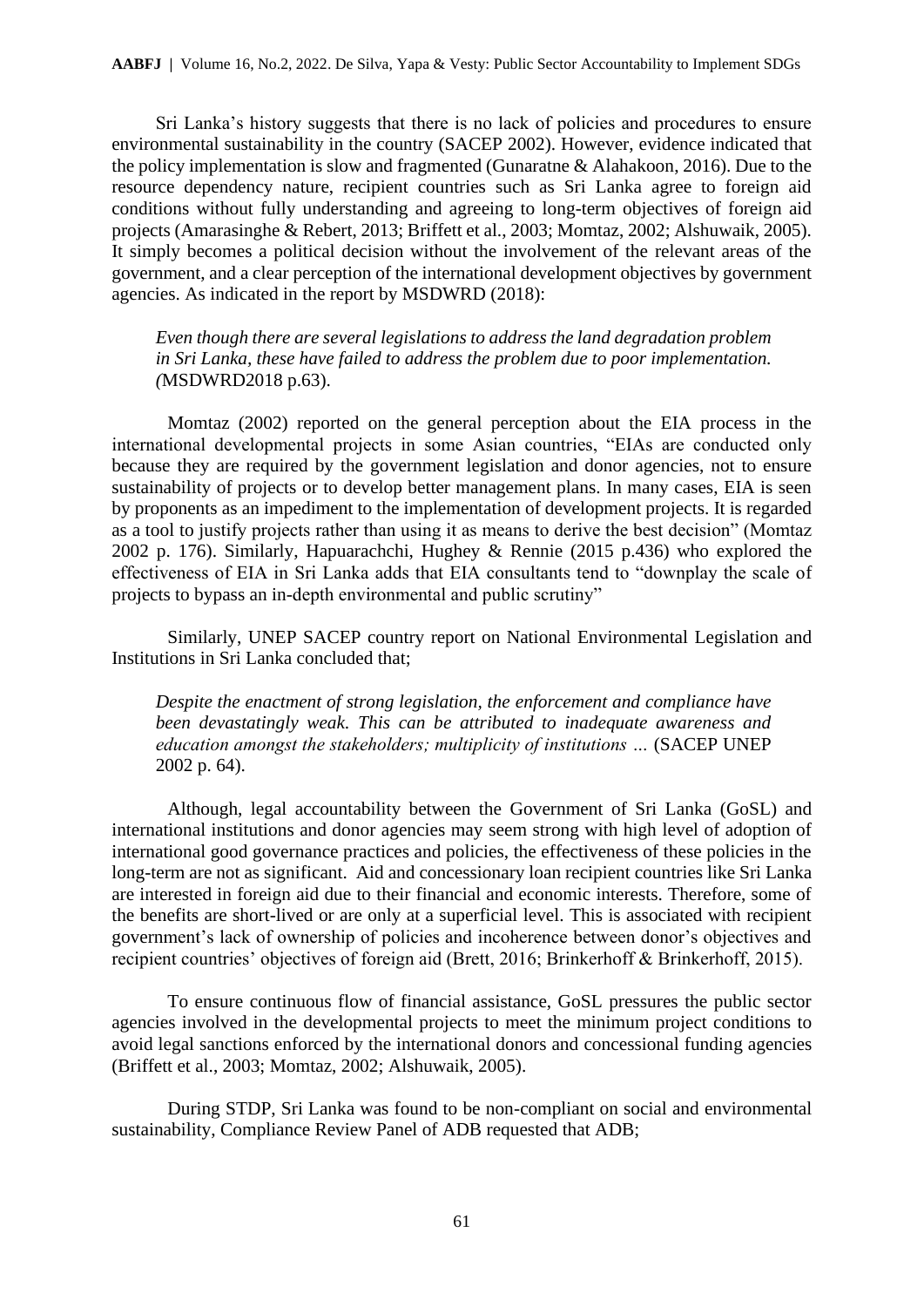*suspend disbursements for the Project until the Project Proponent and the Government of Sri Lanka ensure that…The Project complies with all ADB Policies and Operations Manuals especially those pertaining to Resettlement, Environment*… (ADB 2005 p.65).

As evident, sanctions for non-compliance could mean suspension of funding. This may be evidence of the high level of Environmental Sustainability policy adoption in Sri Lanka, however without a clear commitment to long-term environmental sustainability outcomes, mostly to avoid sanctions, effectiveness of donor conditions is minimal.

Matheson et al., (2007) conducted a study on political involvement in senior staffing. The study indicated that due to power imbalance, civil servants do not feel free to speak the truth when senior public officials are politically appointed. Moreover, since the ministers are responsible for the departments' actions in the general public's eye, ministers would obtain the control of their administration by appointing loyal followers who would generally not question the decisions and actions of the minister (Matheson et al., 2007). If the ministers' decisions and actions are driven by self-interest and not on public interest, this can have detrimental impact, which is observed in countries like Sri Lanka (Amarasinghe & Rebert, 2013). Therefore, high level of political accountability can be observed between public servants and Department Heads of each ministry and between department heads and Ministers. However, if public servants are tasked to complete activities that are not driven by the interests of the public or SDGs, their high accountability will be directed for the wrong cause, hence the public sector of Sri Lanka will not be able to achieve the expected long-term SD outcomes.

A high level of political accountability is not observed between citizens and elected officials. A study conducted by Amarasinghe & Rebert (2013) from the International Alert NGO group on foreign aid trends in Sri Lanka identified the weak relationship between the state and the citizens in terms of accountability. The government is essentially following a topdown approach to development and public participation in the decision-making process is absent or very low. This is further emphasised in the CPCP, funded by the Chinese government, that has had significant setbacks due to public outcry and environmental sustainability concerns since its early stages.

In the case of CPCP, Iddamalgoda (2016) states, if the authorities were serious about the EIA process and the public participation, "an important document of such nature [EIA report] should have been presented to the general public in a simple language with limited technological and scientific jargon because those directly affected by the project are ordinary citizens of this country and would not be qualified to understand it's technical and scientific language". The public participation period was during the month of December, (2015). Iddamalgoda (2016) further adds that this outcome is disappointing "simply due to the reason that many who live in the coastal areas, who are deeply affected by the CPCP, celebrate one of their most important and most popular feasts of their Faith [during this time]. It is impractical and insensitive to expect from a community to read and understand a 400-page document [during this period of religious festivities]". Nevertheless, AsiaNews (04/07//2016) reporter Melani Perera reports that;

*In September 2016, the People's Movement against the Port City, which led the protest, presented an [Environmental Impact Assessment](http://www.asianews.it/news-en/Catholics,-fishermen-and-environmentalists-protest-reopening-of-Colombo-Port-City-(Photo)-36351.html) of 400 pages, with 128 negative opinions on the construction.*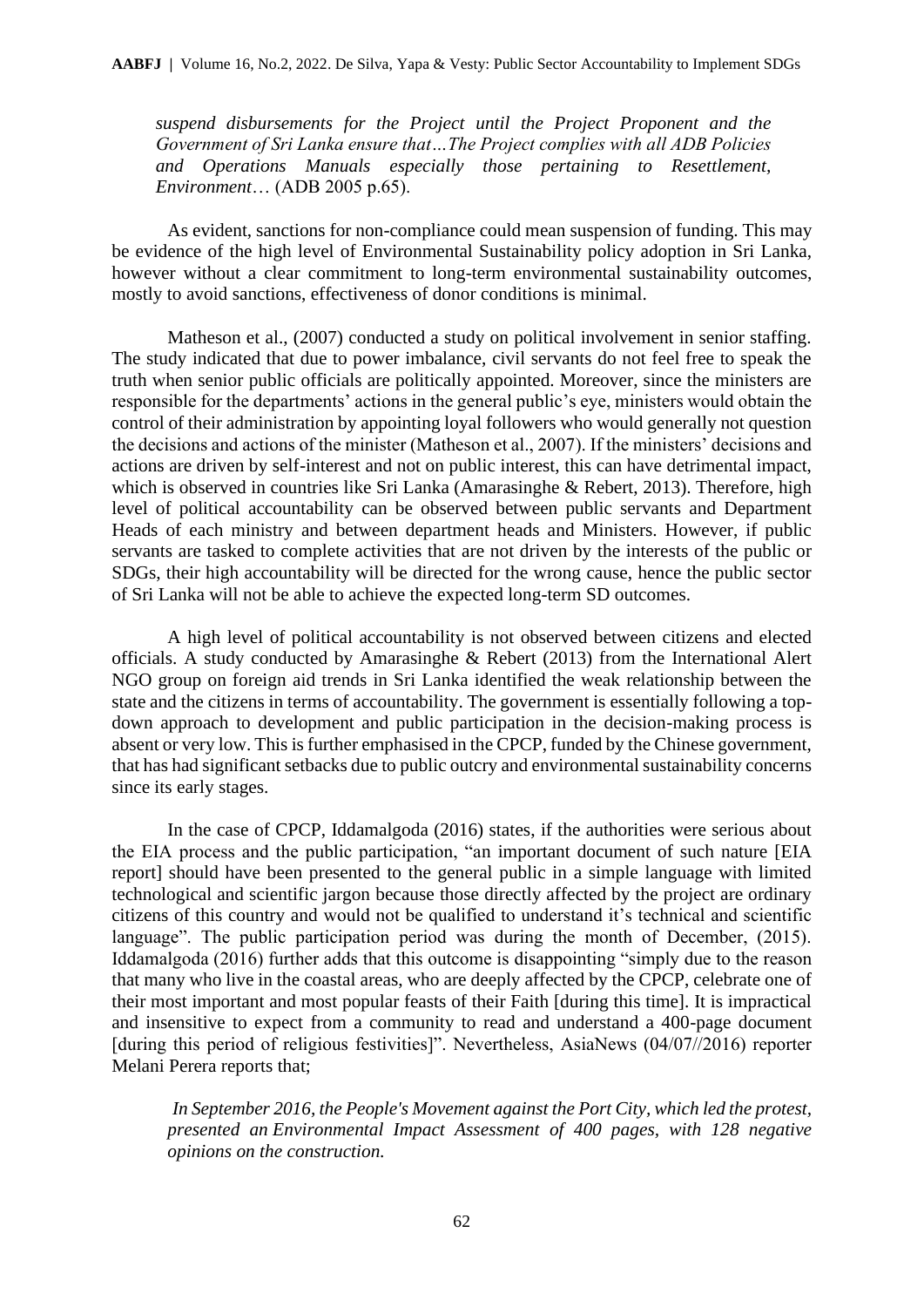Moreover, EIA that was completed in 2011 fulfilled less than 20% of the requirements of the Coast Conservation Act in Sri Lanka. Environmental experts expressed their concerns and the significant negative environmental impact the project can have on the country (Dominicans for Justice and Peace, 2018; Daily Mirror 2018). Yet, authorities approved the project to resume and to continue monitoring environmental conditions that were not disclosed to the public (Mansoor 2018), violating multiple NEA requirements. Political influence is evident, especially in projects funded by non-traditional funding agencies such as EIBC. It is also significant to note that unlike traditional donors (ADB, WB), non-traditional funding institutions such as EIBC do not have mandatory environmental safeguard principles (Tracy et al., 2017), and they rely on borrowing country's environmental safeguard laws.

This is not the same with traditional donors, non-compliance of EIA requirements in the Southern Expressway was escalated to the supreme court of Sri Lanka and RDA and CEA were found to be at fault. Judgement states, "violation of the rights of the petitioners under the constitution of Sri Lanka... [and]... the principles of Natural Justice had not been adhered to (ADB 2005 p.70). Moreover, the Supreme Court ruled that the EIA had not been approved legally and that the alterations to the Southern Express Highway had not been studied in the EIA process (ADB, 2005). RDA was ordered to conduct a supplementary EIA. This emphasises that the GoSL and the donor and funding agencies are accountable to the ultimate powers of the legal system in the country.

In summary, despite high political commitment to SDGs demonstrated through adoption of legislations, implementation is significantly slow. Sri Lanka's public sector accountability relationships are significantly influenced by high political interference. Nevertheless, legal accountability to the Sri Lankan judiciary system and to traditional donors have been high, however absence of legal accountability to environmental sustainability in non-traditional donor funded projects leaves SDG compliance at the mercy of professional accountability of government agencies.

#### **4.2 Professional Accountability**

This section elaborates professional accountability related evidence. The governing body of environmental sustainability is the CEA in Sri Lanka. Apart from the CEA, Coastal Conservation Department (CCD), Auditor General and Ministry of Finance are monitoring and oversight bodies that are relevant in this study. To ensure environmental sustainability of international developmental projects, NEA, Safeguard Statements and policies of international donor agencies sets out EIA process, monitoring process, responsibilities and duties of environmental officers of CEA, project team and donor agencies. EIA is expected to play a major role in protecting affected communities and maintaining environmental justice, however this has not always been the case in Sri Lanka due to its inherent limitations (Pullenayegem, 2008; Alshuwaikhat, 2005; Briffett et al., 2003) and low level of professional accountability (Ogola, 2007).

Non-compliance of environmental conditions and lack of monitoring in the STDP was escalated to the compliance review committee of ADB (ADB, 2005). The affected communities and environmental interest groups were not given the opportunity to access the resettlement plans, environmental monitoring and mitigation plans which are part of the project approving conditions and loan agreements (ADB 2005). Nevertheless, project approving agencies and environmental officials have not followed through their duties to ensure environmental policy compliance.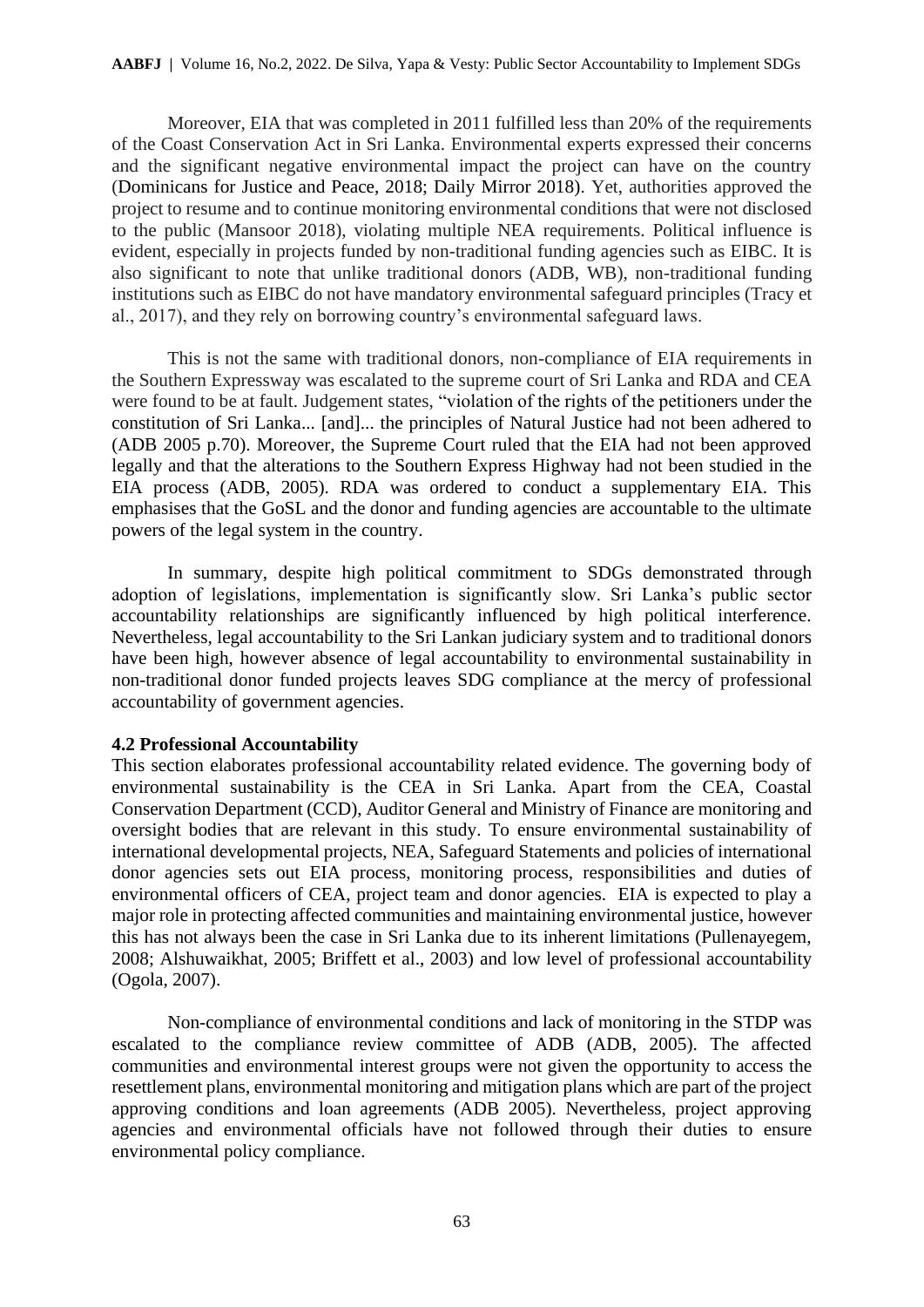Nevertheless, The ADB's accountability mechanisms allowed ADB's Compliance Review Panel (CRP) to demand the government officers to ensure STDP is compliant with environmental safeguards and report regularly until the project is brought into compliance (ADB 2005). Despite the mixed results, there is evidence to suggest that ADB as a traditional donor was able to steer the project in the right direction to meet environmental sustainability requirements. Athukorala (2017) reports that it appears that the regulatory bodies issue conditional approvals and not an unconditional approval for the projects. However, due to lack of resourcing, low accountability (Ogola, 2007) and political pressures on regulatory bodies such as CCD and CEA (De Silva et al 2020), officials do not follow up on conditions and engage in adequate levels of monitoring (MSDWRD 2018).

The NEA would act as the base framework for the legal, policy and institutional direction in Sri Lanka, however "there are several inefficiencies in the implementation of this framework. Limited capacity of implementing agencies for undertaking surveillance, monitoring and enforcement is a major factor responsible for this situation" (MSDWRD 2018 p.98).

*Land resources are being used by a number of economic sectors in the country, such as agriculture, forestry, irrigation, plantation industries, etc. Due to inadequate legal interventions, land is being utilized unsustainably (MSDWRD 2018 p.98).*

As a result, it can be expected that the environmental project officers and consultants do not feel pressured nor do they have significant authority to ensure compliance. They are merely fulfilling EIA requirement without a clear aim of ensuring long-term environmental sustainability. Nevertheless, traditional donor monitoring and compliance pressure can compel higher level of professional accountability.

## **5.0 CONCLUSION**

The study aims to explore the impact of the traditional and non-traditional donors on public sector accountability for environmental sustainability. In order to achieve this aim, the objective is to examine the dynamics of the accountability relationship process and the environmental sustainability performance in the international development projects. Environmental accountability has become a central focus in developed countries and increasingly becoming important in DCs in order to achieve SDGs. As a result of the issues highlighted in the literature, this research set forth to explore the dynamics between the government and donor agencies in achieving SDGs in infrastructure development projects in DCs, using Sri Lanka as a case study. This research examines the public sector accountability to environmental sustainability giving special reference to SDGs in international development projects in Sri Lanka funded by both traditional donors –ADB and JICA, and a non-traditional donor – EIBC.

The empirical evidence clearly shows that Sri Lanka is a leader in adopting policies to enhance environmental sustainability in the South Asian region. However, environmental degradation continued to be a significant issue that requires immediate attention in the country. Results indicate lack of public sector accountability as one of the main reasons for the failure in achieving environmental sustainability. This study found that the end of a three decade long civil war has resulted in a desire to improve the economic condition in Sri Lanka, which is a major catalyst for the rise of foreign aid and international funding entering the country for infrastructure development. Sri Lanka needs to find an effective balance between healthy economic growth and environmental sustainability in international developmental context to accomplish UN's SDGs.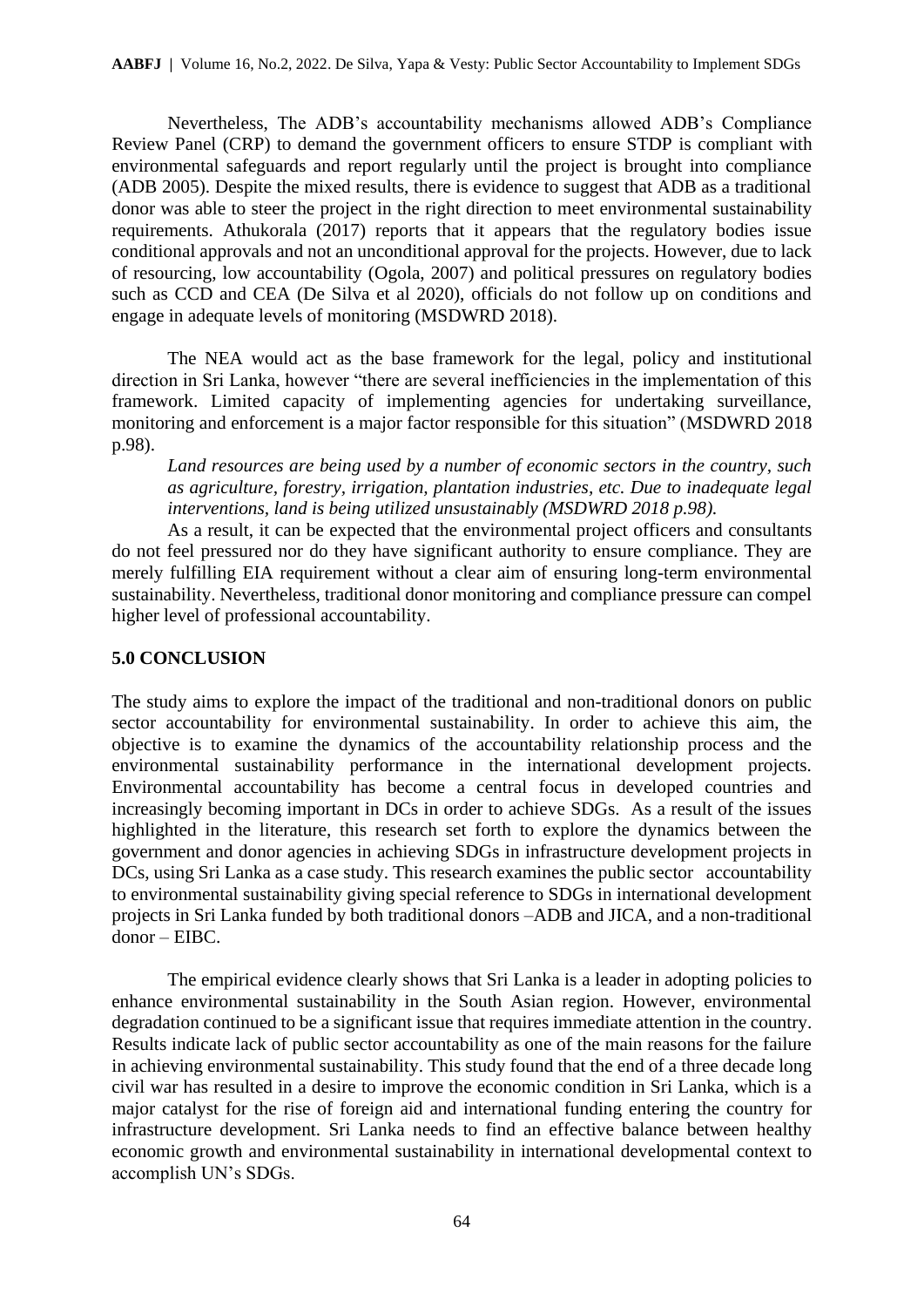As found in the study, the legal accountability relationships are identified to be strong. The Sri Lankan Government is displaying a strong sense of accountability to international donor and funding agencies as there is no lack of global policy adoption and establishment of governing bodies to support SDGs. However, it is argued in this study that the effectiveness of these strategies is not clear due to low level of enforcement and implementation. This is further evident in the top-down approach to political accountability relationships. Nevertheless, empirical evidence supports the independence of the judiciary system and the ability of the legal system to hold stakeholders accountable for their decisions and actions. However, a proper legal framework should be established to address environmental impact from international development and empowering authorities such as CEA to monitor effectively and exercise authority to hold stakeholders accountable for non-compliance. This is evident in the professional accountability relationships where a significant number failure in compliance of environmental standards that have been overlooked by authorities in STDP and the CPCP. Moreover, limited capacity has resulted in low level of accountability established between environmental officers and projects officers and governing bodies. Nevertheless, support from traditional donors have been able to steer professional accountability in the right direction. Nevertheless, this behaviour is not evident among the rapidly rising projects funded by nontraditional donors, as legal accountability to environmental sustainability is not established in non-traditional donor contracts.

This study conducted using secondary data collected from a documentary analysis. The findings of the study should be interpreted with caution as the data is limited by the interpretation of secondary data which may carry an element of subjectivity. Future studies can extend this by reviewing additional new documentary evidence and conducting interviews with stakeholders of development projects, traditional and non-traditional international donor agencies to understand the international development funding relationships and public sector accountability in Sri Lanka. This is one of the few studies that have investigated public sector accountability of environmental sustainability including UN SDGs in international development projects in Sri Lanka. Therefore, these findings will provide significant insight for practitioners to understand the dynamics of the Sri Lankan public sector accountability relationships with traditional and non-traditional funding bodies and their impact in achieving developmental objectives including SDGs in the region.

#### **6.0 REFERENCES**

Abhayawansa, S., Adams, C.A. and Neesham, C., 2021. Accountability and governance in pursuit of Sustainable Development Goals: conceptualising how governments create value. Accounting, Auditing & Accountability Journal, 34(4), pp.923-945. <https://doi.org/10.1108/AAAJ-07-2020-4667>

Adams, C.A., Muir, S. and Hoque, Z., 2014. Measurement of sustainability performance in the public sector. Sustainability Accounting, Management and Policy Journal, 5, pp.46-67. <https://doi.org/10.1108/SAMPJ-04-2012-0018>

ADB 2005. ADB Accountability Mechanism Compliance Review Panel. In: ADB (ed.) Final Report to the Board of Directors - Southern Transport Development Project in Sri Lanka.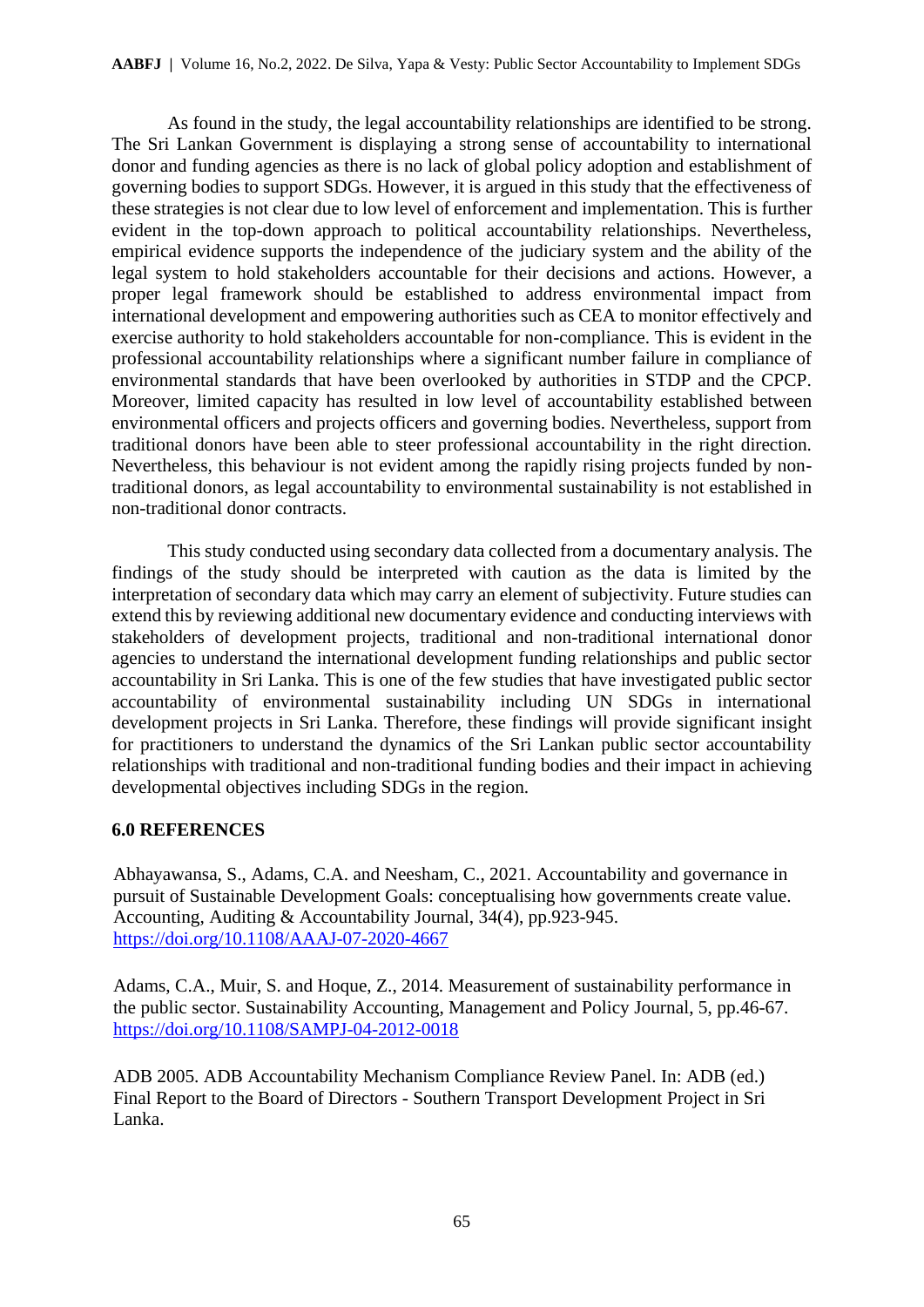ADB 2014. Sri Lanka: Southern Transport Development Project - Completion Report, Asian Development Bank. https://www.adb.org/sites/default/files/project-document/81845/26522- 023-pcr.pdf accessed on 28 May 2018

Alshuwaikhat, H.M., 2005. Strategic environmental assessment can help solve environmental impact assessment failures in developing countries. Environmental impact assessment review, 25(4), pp.307-317. <https://doi.org/10.1016/j.eiar.2004.09.003>

Amarasinghe, D. & Rebert, J. 2013. Dynamics and trends of foreign aid in Sri Lanka: Exploring space for context-sensitive aid delivery. Research Summary, Available: http://www. Internationalalert.org/sites/default/files/SriLanka\_AidEffectiveness\_EN\_2013\_0. Pdf.

Arts, J., & Morrison-Saunders, A. (Eds.). (2012) Assessing impact: handbook of EIA and SEA follow-up. Routledge. <https://doi.org/10.4324/9781849770507>

Ball, A., Grubnic, S. and Birchall, J., 2014. Sustainability accounting and accountability in the public sector. In Sustainability accounting and accountability (pp. 194-214). Routledge. <https://doi.org/10.4324/9781315848419-22>

Bovens, M., 2010. Two Concepts of Accountability: Accountability as a Virtue and as a Mechanism. West European Politics, 33(5), pp.946-967.Brett, E. 2016. Explaining Aid (In) Effectiveness, the Political Economy of Aid Relationships. <https://doi.org/10.1080/01402382.2010.486119>

Briffett, C., Obbard, J.P. and Mackee, J., 2003. Towards SEA for the developing nations of Asia. Environmental Impact Assessment Review, 23(2), pp.171-196. [https://doi.org/10.1016/S0195-9255\(02\)00100-2](https://doi.org/10.1016/S0195-9255(02)00100-2)

Brinkerhoff, D.W. and Brinkerhoff, J.M., 2015. Public sector management reform in developing countries: Perspectives beyond NPM orthodoxy. Public Administration and Development, 35(4), pp.222-237. <https://doi.org/10.1002/pad.1739>

Central Bank of Sri Lanka ( CBSL) 2017. Central Bank Annual Reports Key Economic Indicator, Sri Lanka.

https://www.cbsl.gov.lk/sites/default/files/cbslweb\_documents/publications/annual\_report/2 017/en/3 KEI.pdf [accessed on September 10 2018]

CEA 2012 Annual report 2012. http://203.115.26.10/AREnglish2012.pdf [accessed on 20 May 2018]

CEA 2015 Law Policy and Institutional Arrangement for EIA in Sri Lanka. Retrieved from http://www.cea.lk/web/index.php/component/content/article?id=92. [Accessed on August 2016]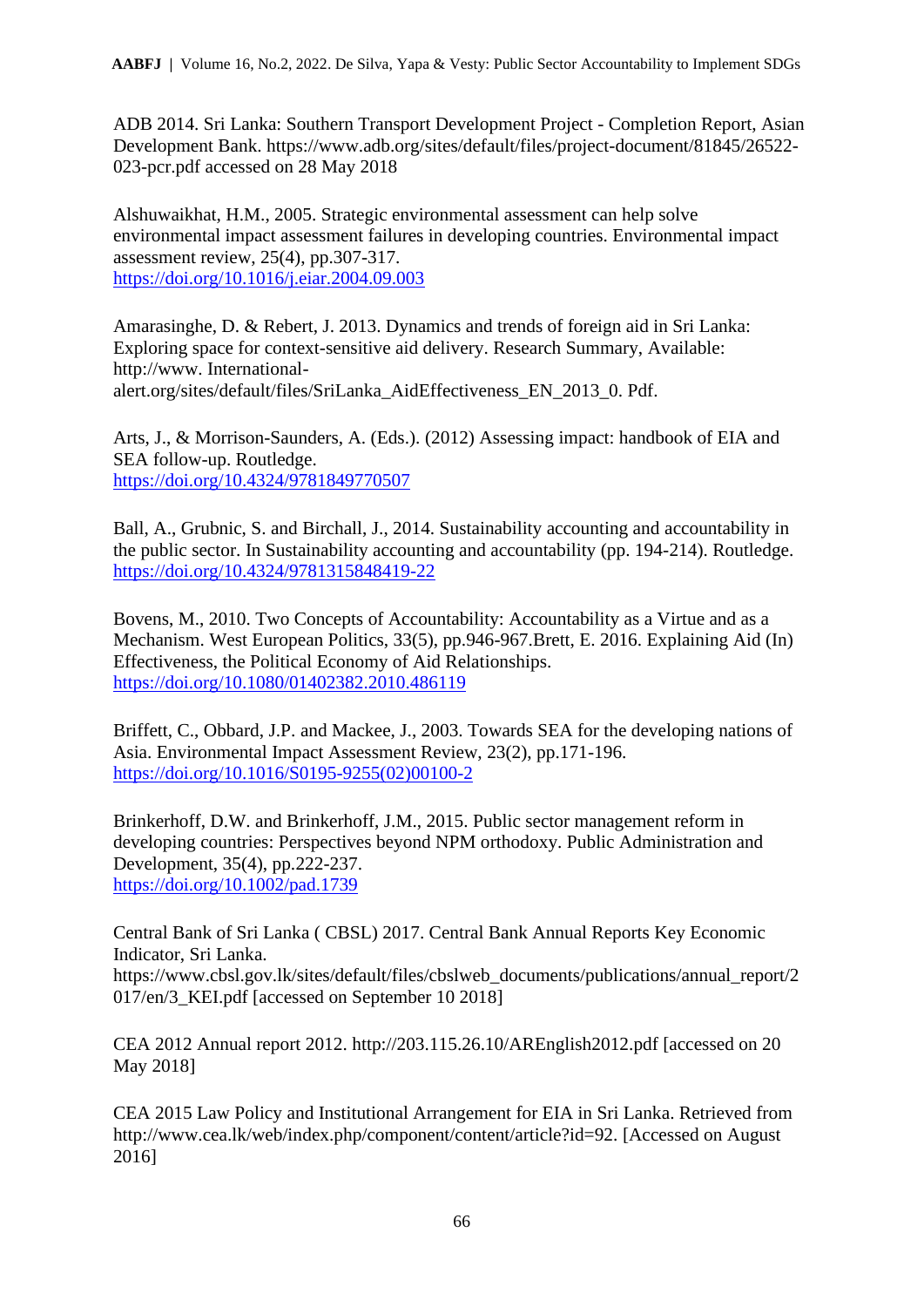Cooray, D. P. 2017. Expressways, corruption and flipside of development. The Island, 8 October 2017.

Creswell, J.W. and Poth, C.N., 2016. Qualitative inquiry and research design: Choosing among five approaches. Sage publications.

Davis, G. F. & Cobb, A. J. 2010. Chapter 2 Resource dependence theory: Past and future. Stanford's organization theory renaissance, 1970-2000. Emerald Group Publishing Limited. [https://doi.org/10.1108/S0733-558X\(2010\)0000028006](https://doi.org/10.1108/S0733-558X(2010)0000028006)

Deegan, C., 2017. Twenty-five years of social and environmental accounting research within Critical Perspectives of Accounting: Hits, misses and ways forward. Critical Perspectives on Accounting, 43, pp.65-87. <https://doi.org/10.1016/j.cpa.2016.06.005>

De Silva, K., 2021. Public sector accountability and governance, international donor agencies and environmental sustainability: the case of Sri Lanka. PhD Thesis, RMIT University Australia.

De Silva Lokuwaduge, C.S., Smark, C. and Mir, M., 2020. Sustainable Development Goals and Businesses as Active Change Agents. Australasian Accounting, Business and Finance Journal, 14(3), pp.1-5. <https://doi.org/10.14453/aabfj.v14i3.1>

De Silva, K., Yapa, P.W.S. and Vesty, G., 2020. The Impact of Accountability Mechanisms on Public Sector Environmental Sustainability Performance: A Case Study of Sri Lanka. Australasian Accounting, Business and Finance Journal, 14(3), pp.38-55. <https://doi.org/10.14453/aabfj.v14i3.4>

Dijkstra, G., 2015. The new aid paradigm: A case of policy incoherence. Journal of International Commerce, Economics and Policy, 6(02) <https://doi.org/10.1142/S179399331550009X>

Dominicans for Justice and Peace, Oral Statement - 37th Session of the UN Human Rights Council. 19 March 2018, https://un.op.org/fr/meetings-by-year

Dubnick, M., 2005. Accountability and the promise of performance: In search of the mechanisms. Public Performance & Management Review, 28(3), pp.376-417.

Ekanayake, E.M. and Chatrna, D., 2010. The effect of foreign aid on economic growth in developing countries. Journal of International Business and cultural studies, 3, p.1.

Elayah, M., 2016. Lack of foreign aid effectiveness in developing countries between a hammer and an anvil. Contemporary Arab Affairs, 9(1), pp.82-99. <https://doi.org/10.1080/17550912.2015.1124519>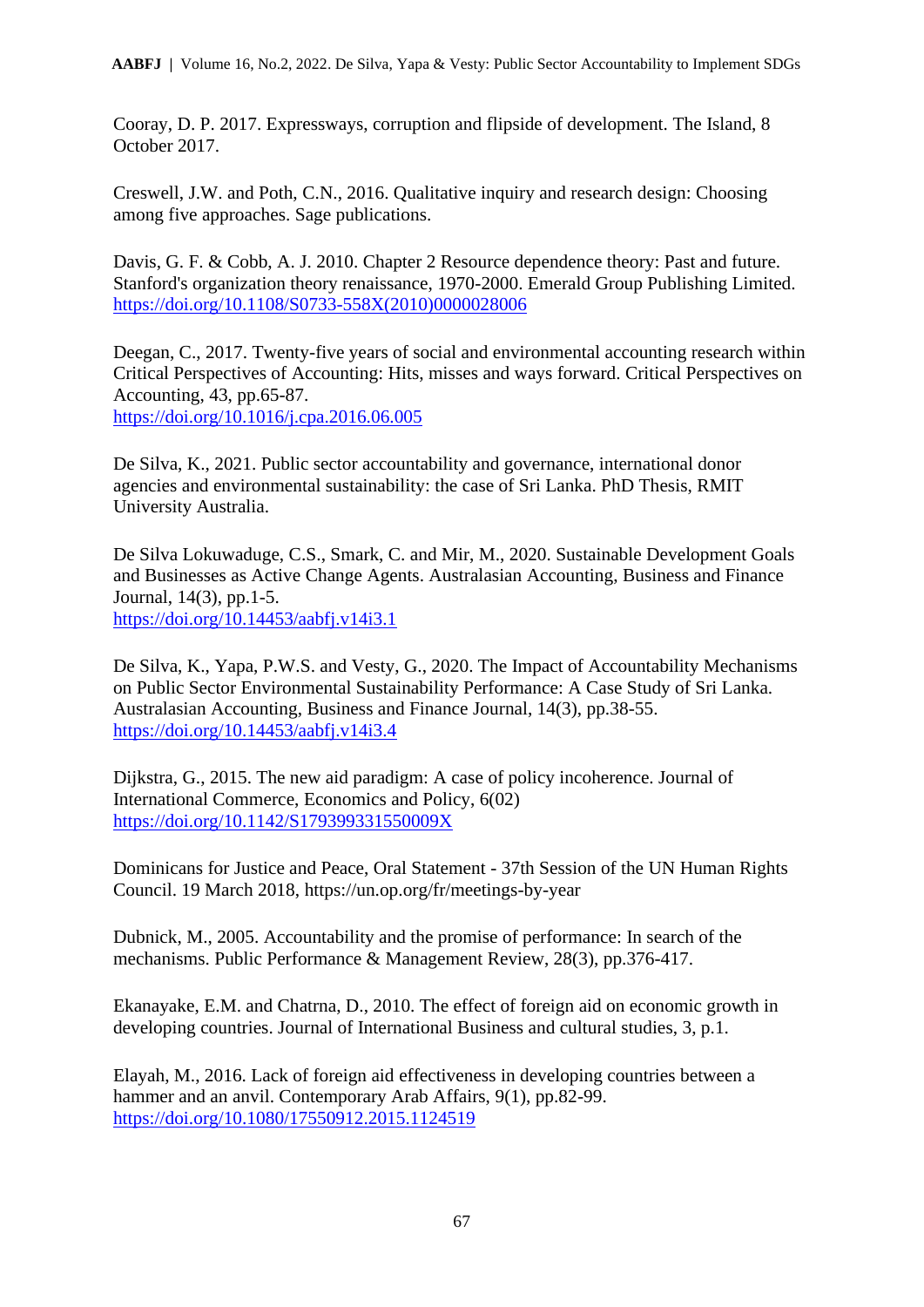Fukuda-Parr, S. 2012. Recapturing the narrative of international development, United Nations Research Institute for Social Development.

Hapuarachchi, A.B., Hughey, K. and Rennie, H., 2016. Effectiveness of Environmental Impact Assessment (EIA) in addressing development-induced disasters: a comparison of the EIA processes of Sri Lanka and New Zealand. Natural Hazards, 81(1), pp.423-445. <https://doi.org/10.1007/s11069-015-2089-8>

Haque, S.T., 2013. Effect of public and private investment on economic growth in Bangladesh: an econometric analysis. Research Study Series No FDRS05/2013, Finance Division, Ministry of Finance.

Hassan, A. and Kouhy, R., 2015. From environmentalism to corporate environmental accountability in the Nigerian petroleum industry: do green stakeholders matter?. International Journal of Energy Sector Management, 9, pp.204-226. <https://doi.org/10.1108/IJESM-05-2014-0008>

Hennink, M., Hutter, I. & Bailey, A. 2010. Qualitative research methods, Sage.

Hopper, T., Tsamenyi, M., Uddin, S. and Wickramasinghe, D., 2009. Management accounting in less developed countries: what is known and needs knowing. Accounting, Auditing & Accountability Journal, 22, pp. 469-514. <https://doi.org/10.1108/09513570910945697>

Huang, Y. and Pascual, U. eds., 2018. Aid effectiveness for environmental sustainability. Springer. <https://doi.org/10.1007/978-981-10-5379-5>

Iddamalgoda, F. S. 2016. EIA Report on the Environmental Impact of The Colombo Port City. Colombo Telegraph.

Jones, S., 2012. Innovating foreign aid-progress and problems. Journal of International development, 24(1), pp.1-16. <https://doi.org/10.1002/jid.1758>

Lenssen, J.J. and Van Wassenhove, L.N., 2012. A new era of development: the changing role and responsibility of business in developing countries. Corporate Governance: The international journal of business in society. 12, pp. 403-413. <https://doi.org/10.1108/14720701211267766>

Lokuwaduge, C. S. D. S., & Godage, K. M. D. S. (2020). Accounting Reforms for Accountable Public Sector Management: A Sri Lankan Study. In Tools, Strategies, and Practices for Modern and Accountable Public Sector Management (pp. 41-64). IGI Global. <https://doi.org/10.4018/978-1-7998-1385-9.ch002>

Mansoor, F. 2018. The consequences of building Port City. Daily Mirror, 26 April 2018 http://www.dailymirror.lk/opinion/The-consequences-of-building-Port-City/172-149111 [accessed on 25 June 2019]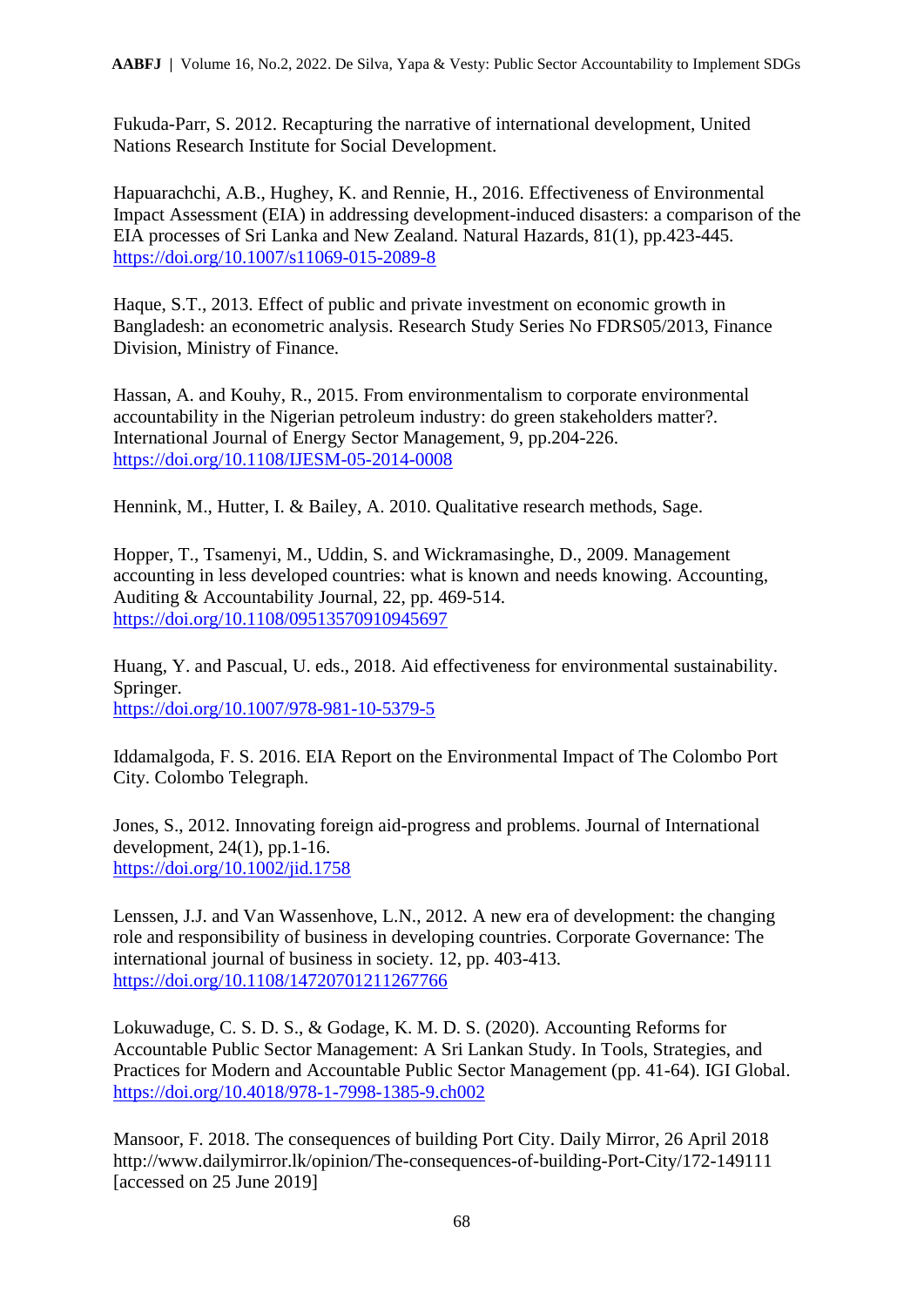Matheson, A., Weber, B., Manning, N. & Arnould, E. 2007. Study on the political involvement in senior staffing and on the delineation of responsibilities between ministers and senior civil servants.

Ministry of Finance, 2019. Annual Report 2019, https://www.treasury.gov.lk/documents/publications/anualReports/2019/Annual%20Report %202019-20200625-rev2-eng.pdf [Accessed on 11 January 2021]

Ministry of Sustainable Development, Wildlife and Regional Development (MSDWRD), 2018.Annual Report 2017-2018.

Momtaz, S. 2002. Environmental impact assessment in Bangladesh: a critical review. Environmental Impact Assessment Review, 22, pp.163-179. [https://doi.org/10.1016/S0195-9255\(01\)00106-8](https://doi.org/10.1016/S0195-9255(01)00106-8)

National Ozone Unit, 2016, United States Environmental Protection Agency Washington DC

OECD 2018. Accountable Governance [Online]. Paris: OECD Publishing. Available: http://www.oecd.org/governance/ethics/public-sector-accountability.htm [Accessed on 11 January 2018]

OECD 2015. Development Co-operation Report 2015 Making Partnerships Effective Coalitions for Action: Making Partnerships Effective Coalitions for Action, OECD Publishing.

Ogola, P.F.A., 2007. Environmental impact assessment general procedures. Short Course II on Surface Exploration for Geothermal Resources, organized by UNUGTP and KenGen, at Lake Naivasha, Kenya, pp.2-17.

Perera, M.M 2016. Opposed to the Colombo Port City Project, fishermen willing to bear

cancellation costs. AsiaNews 04 July 2016, http://www.asianews.it/news-en/Opposed-to-the-Colombo-Port-City-Project,-fishermen-willing-to-bear-cancellation-costs-(Photos)- 37155.html [accessed on 20 May 2018]

Pullenayegem, L. A. 2008. Environmental justice and project development: the Sri Lankan experience. Master of Applied Science Ryerson University.

Romzek, B.S. and Dubnick, M.J., 1987. Accountability in the public sector: Lessons from the <https://doi.org/10.2307/975901>

Challenger tragedy. Public administration review, pp.227-238.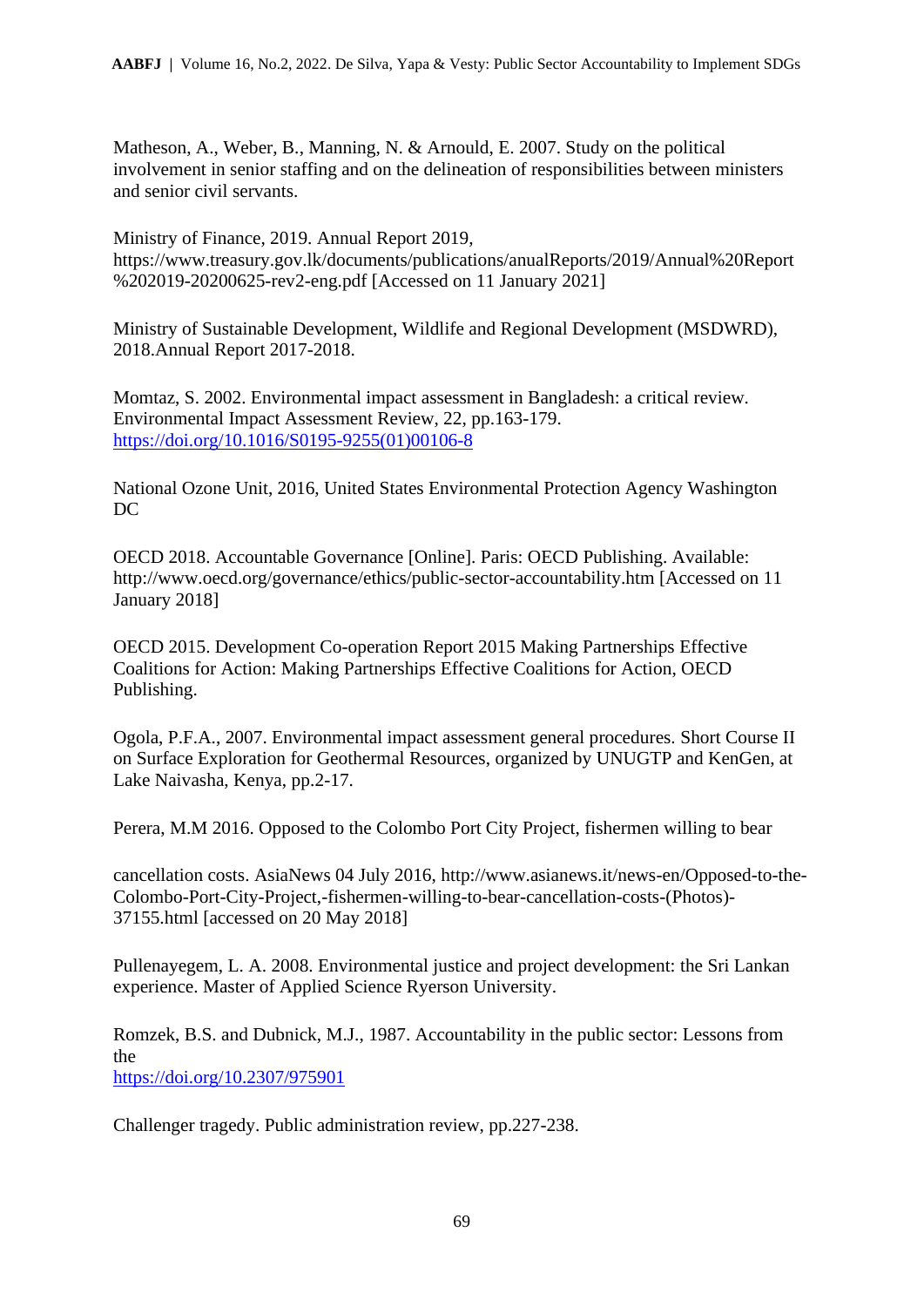Rudolph, A., 2017. The concept of SDG-sensitive development cooperation: Implications for

OECD-DAC members (No. 1/2017). Discussion Paper.

SACEP 2002. Environmental Legislation and Institutions in Sri Lanka. UNEP-SACEP Hand Book.http://www.sacep.org/pdf/Reports-Technical/2002-UNEP-SACEP-Law-Handbook-Sri-Lanka.pdf [accessed on 12 Sep 2018]

Sachs, J. 2012, "From millennium development goals to sustainable development goals", The Lancet, 379, 2012. https://doi.org/10.1016/S0140-6736(12)60685-0 [https://doi.org/10.1016/S0140-6736\(12\)60685-0](https://doi.org/10.1016/S0140-6736(12)60685-0)

Saleh, K. 1996. environmental accounting for sustainable growth and development with special reference to a system of integrated environmental and economic accounting (seea): the indonesian experience. Journal of economic cooperation among Islamic countries, 17, pp. 155-181.

Schillemans, T. 2008. Accountability in the shadow of hierarchy: The horizontal accountability of agencies. Public Organization Review, 8(2), pp. 175. <https://doi.org/10.1007/s11115-008-0053-8>

Strøm, K. 2000. Delegation and accountability in parliamentary democracies. European journal of political research, 37, pp. 261-290. <https://doi.org/10.1023/A:1007064803327>

Tracy, E. F., Shvarts, E., Simonov, E. & Babenko, M. 2017. China's new Eurasian ambitions: the environmental risks of the Silk Road Economic Belt. Eurasian Geography and Economics, 58, pp. 56-88.

<https://doi.org/10.1080/15387216.2017.1295876>

Trading Economics 2018. Sri Lanka Government Debt to GDP [Online]. Available: https Sri Lanka Government Debt to GDP: //tradingeconomics.com/sri-lanka/government-debt-to-gdp [Accessed 12 September 2018].

UN 1992 Promoting Sustainable Human Settlement Development. Retrieved from http://staging.unep.org/Documents.Multilingual/Default.asp?DocumentID=52&ArticleID=5 5&l=en. [Accessed on 1 June 2017]

UN- ESCAP 2018. Achieving the Sustainable Development Goals in South Asia: Key Policy Priorities and Implementation Challenges https://www.unescap.org/sites/default/d8files/knowledge-products/UNESCAP%20- %20SRO-SSWA%20SDG%20Report\_Sep2018.pdf [Accessed on 1 June 2017]

Wignaraja, G., Panditaratne, D., Kannangara, P. & Hundlani, D. 2020. Chinese Investment and the BRI in Sri Lanka, Asia-Pacific Programme | March 2020, https://www.chathamhouse.org/2020/03/chinese-investment-and-bri-sri-lanka